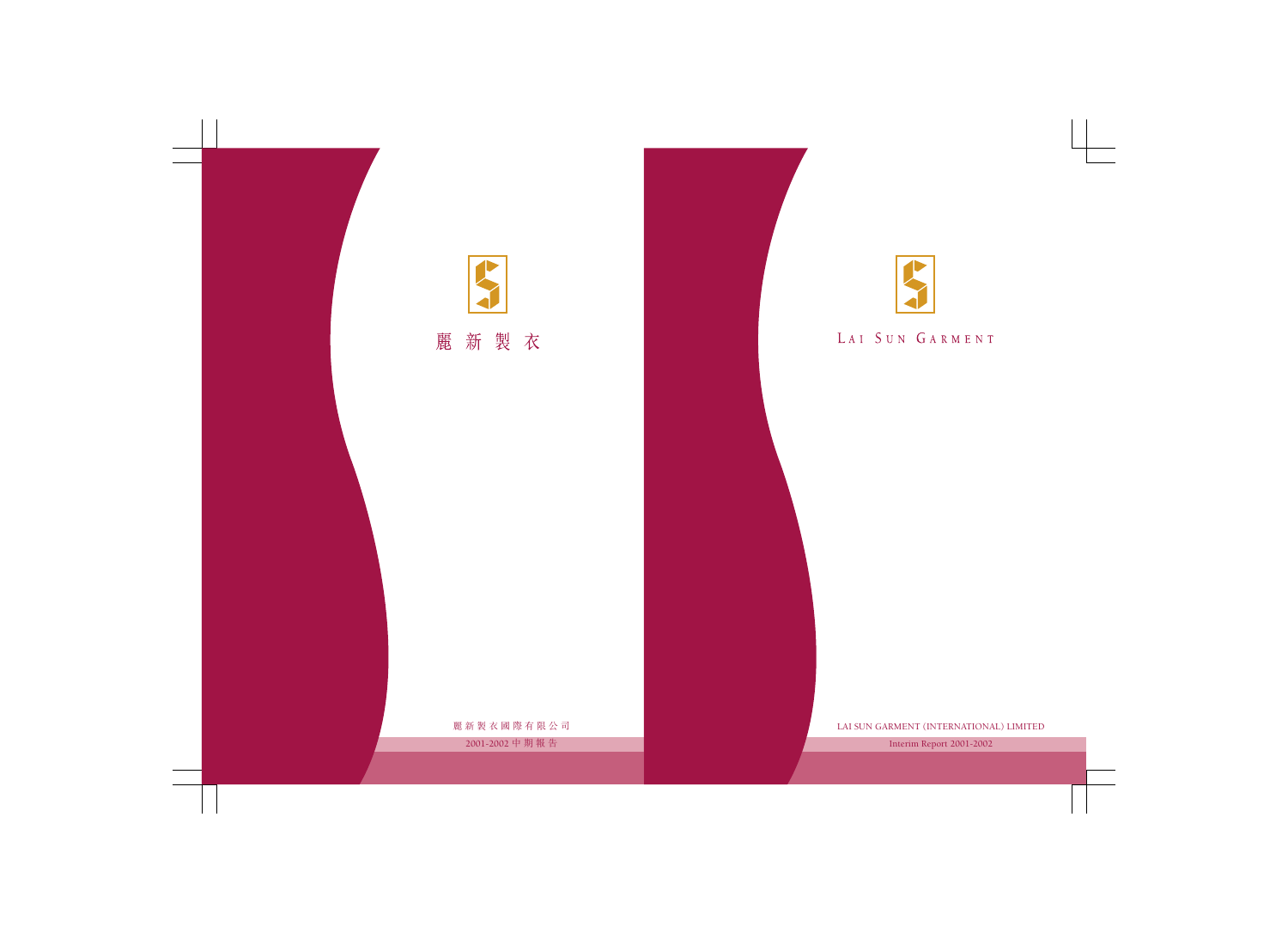# PLACE OF INCORPORATION

Hong Kong

# BOARD OF DIRECTORS

Lim Por Yen (Chairman and Managing Director) Lam Kin Ngok, Peter (Deputy Chairman) Lam Kin Ming (Deputy Chairman) Chiu Wai Shiu Kai Wah Lee Po On Lam Kin Hong, Matthew U Po Chu Lai Yuen Fong Lam Wai Kei, Vicky# Mui Chiu Ying\* Wan Yee Hwa, Edward\* (appointed on 15th March, 2002)

Wong Kai Cho, Kenneth resigned as a Director on 15th March, 2002

# Alternate Director to Madam Lai Yuen Fong

\* Independent Non-executive Directors

# COMPANY SECRETARY

Yeung Kam Hoi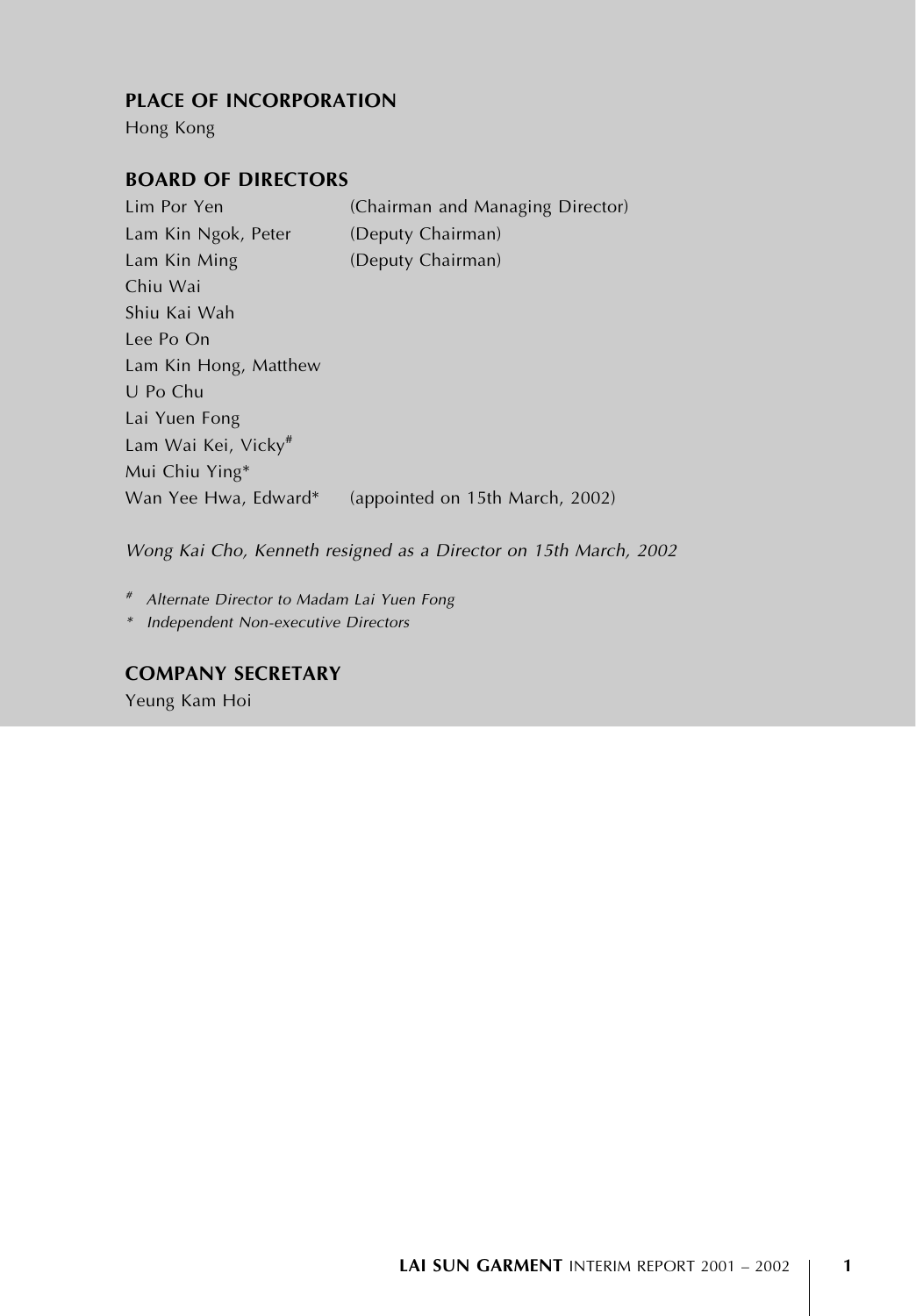# **RESULTS**

The Board of Directors of Lai Sun Garment (International) Limited (the ''Company'') announces that the unaudited consolidated results of the Company and its subsidiaries (the ''Group'') for the six months ended 31st January, 2002 were as follows:

# CONDENSED CONSOLIDATED PROFIT AND LOSS ACCOUNT

For the six months ended 31st January, 2002

|                                            |                | Six months ended |             |
|--------------------------------------------|----------------|------------------|-------------|
|                                            |                | 31/1/2002        | 31/1/2001   |
|                                            |                | (Unaudited)      | (Unaudited) |
|                                            | <b>Notes</b>   | <b>HK\$'000</b>  | HK\$'000    |
| <b>TURNOVER</b>                            | $\overline{2}$ | 595,874          | 705,060     |
| Cost of sales                              |                | (401, 643)       | (484, 554)  |
| Gross profit                               |                | 194,231          | 220,506     |
| Other revenue                              |                | 3,743            | 60,182      |
| Administrative expenses                    |                | (57, 855)        | (59, 162)   |
| Selling and distribution costs             |                | (116, 928)       | (149, 714)  |
| Other operating expenses, net              |                | (29, 051)        | (10,628)    |
| PROFIT/(LOSS) FROM OPERATING               |                |                  |             |
| <b>ACTIVITIES</b>                          | 3              | (5,860)          | 61,184      |
| Finance costs                              | 4              | (2, 261)         | (5, 455)    |
| Share of losses less profits of associates |                | (196, 138)       | (674,003)   |
| <b>LOSS BEFORE TAX</b>                     |                | (204, 259)       | (618, 274)  |
| <b>Tax</b>                                 | 5              | (5,962)          | (10, 950)   |
| <b>LOSS BEFORE MINORITY INTERESTS</b>      |                | (210, 221)       | (629, 224)  |
| Minority interests                         |                | (4,238)          | (4,704)     |
| NET LOSS FROM ORDINARY                     |                |                  |             |
| <b>ACTIVITIES ATTRIBUTABLE TO</b>          |                |                  |             |
| <b>SHAREHOLDERS</b>                        | 6, 12          | (214, 459)       | (633, 928)  |
| <b>LOSS PER SHARE</b>                      | 6              |                  |             |
| <b>Basic</b>                               |                | <b>HK\$0.15</b>  | HK\$0.44    |
| Diluted                                    |                | N/A              | N/A         |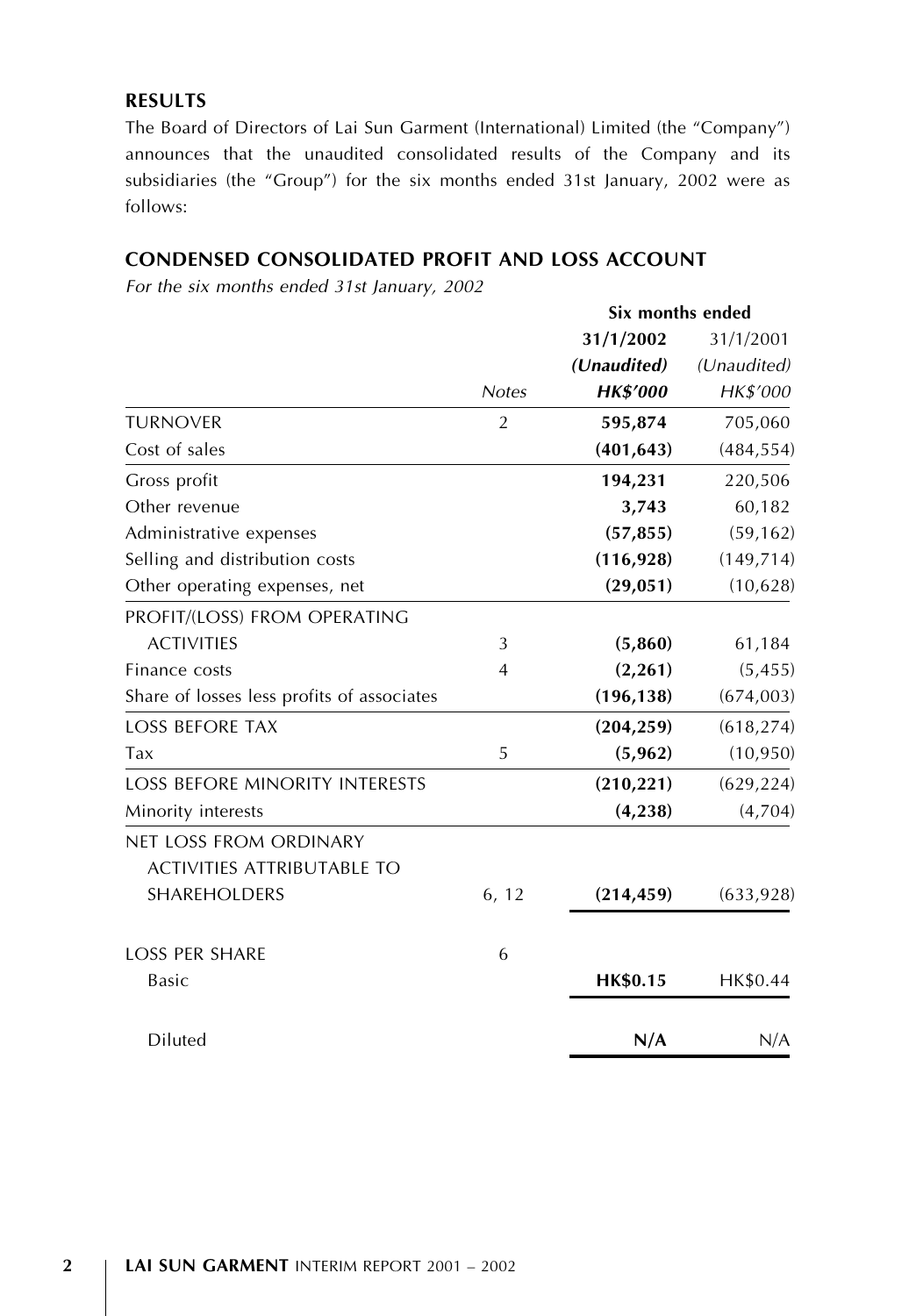# CONDENSED CONSOLIDATED STATEMENT OF RECOGNISED GAINS AND LOSSES

For the six months ended 31st January, 2002

|                                                                                                                         |              | Six months ended |             |
|-------------------------------------------------------------------------------------------------------------------------|--------------|------------------|-------------|
|                                                                                                                         |              | 31/1/2002        | 31/1/2001   |
|                                                                                                                         |              | (Unaudited)      | (Unaudited) |
|                                                                                                                         | <b>Notes</b> | <b>HK\$'000</b>  | HK\$'000    |
| Share of reserves of associates                                                                                         | 12           |                  | (79)        |
| Exchange differences on translation of the financial                                                                    |              |                  |             |
| statements of foreign entities, net                                                                                     | 12           | 527              | 1,433       |
| Net gains not recognised in the profit and loss account                                                                 |              | 527              | 1,354       |
| Net losses from ordinary activities attributable to                                                                     |              |                  |             |
| shareholders                                                                                                            | 12           | (214, 459)       | (633, 928)  |
| Total recognised gains and losses                                                                                       |              | (213, 932)       | (632, 574)  |
| Negative goodwill credited to/(goodwill eliminated                                                                      |              |                  |             |
| against) capital reserve arising on:                                                                                    |              |                  |             |
| Acquisition of subsidiaries                                                                                             | 12           |                  | (480)       |
| Acquisition of associates                                                                                               | 12           |                  | 1,079,084   |
| Adjustment for negative goodwill eliminated against                                                                     |              |                  |             |
| capital reserve arising on acquisition of additional                                                                    |              |                  |             |
| interests in subsidiaries in prior year                                                                                 | 12           |                  | 22,673      |
|                                                                                                                         |              | (213, 932)       | 468,703     |
|                                                                                                                         |              |                  |             |
| In addition to the gains and losses detailed above, certain<br>gains and losses arose since 31st July, 2001 as a result |              |                  |             |
|                                                                                                                         |              |                  |             |
| of prior year adjustments arising from the changes in                                                                   |              |                  |             |
| accounting policies summarised in note 2 to the<br>condensed consolidated financial statements, as                      |              |                  |             |
| follows:                                                                                                                |              |                  |             |
|                                                                                                                         |              |                  |             |
| For the six months ended 31st January, 2002, as reported<br>above                                                       |              |                  |             |
|                                                                                                                         |              | (213, 932)       |             |
| Recognised losses arising from prior year adjustments,<br>relating to period prior to 1st August, 2000                  | 1            | (26, 457)        |             |
|                                                                                                                         |              |                  |             |
| Total recognised gains and losses arising since the last                                                                |              |                  |             |
| annual report                                                                                                           |              | (240, 389)       |             |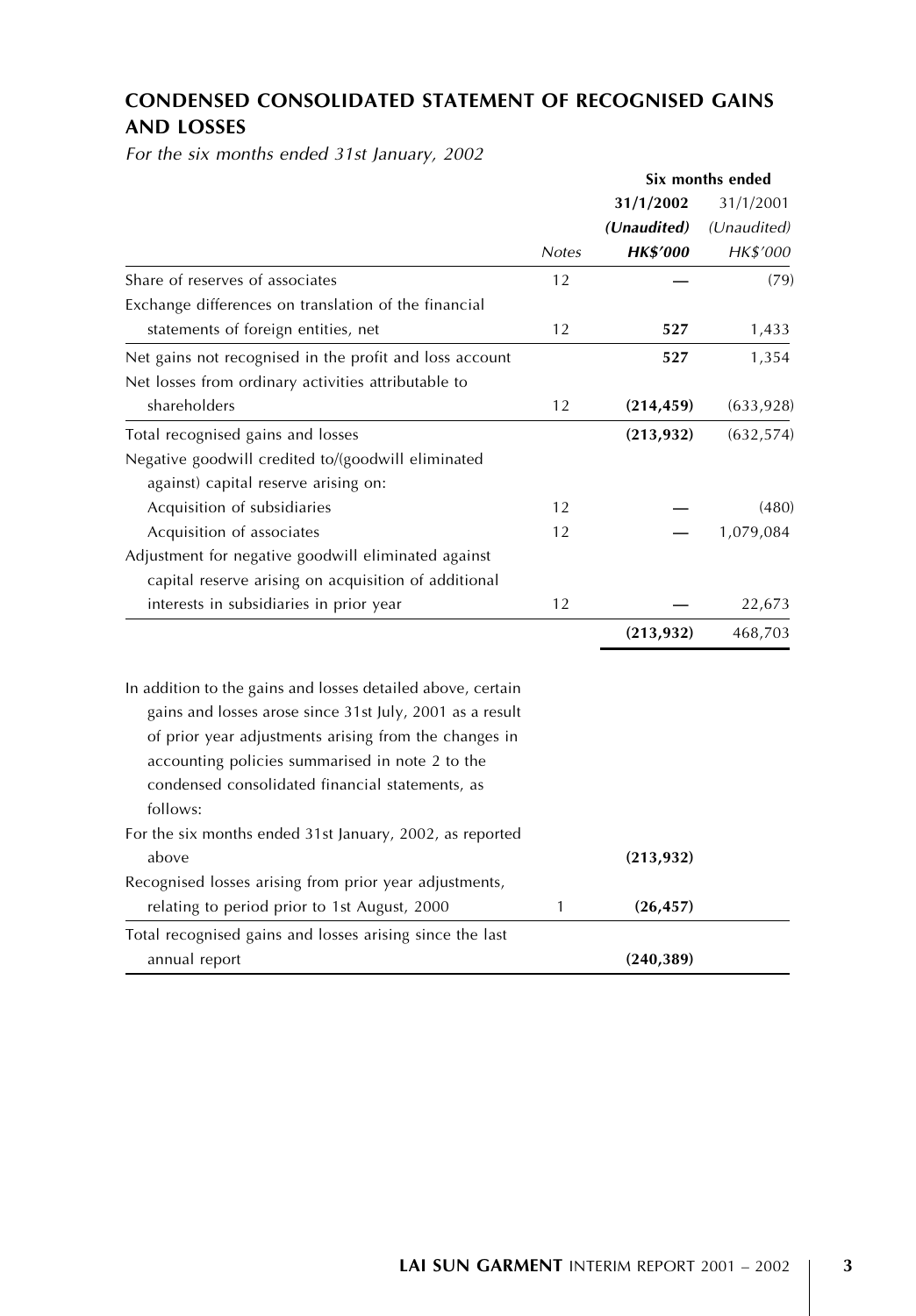# CONDENSED CONSOLIDATED BALANCE SHEET

31st January, 2002

|                                              |              | 31/1/2002       | 31/7/2001     |  |
|----------------------------------------------|--------------|-----------------|---------------|--|
|                                              | (Unaudited)  |                 | (Audited)     |  |
|                                              |              |                 | (As restated) |  |
|                                              | <b>Notes</b> | <b>HK\$'000</b> | HK\$'000      |  |
| <b>NON-CURRENT ASSETS</b>                    |              |                 |               |  |
| Fixed assets                                 |              | 226,611         | 234,067       |  |
| Investment properties                        |              | 142,800         | 142,800       |  |
| Properties under development                 |              | 188,642         | 188,702       |  |
| Goodwill on consolidation of subsidiaries    |              | 116,857         | 125,847       |  |
| Interests in associates                      |              | 2,589,812       | 2,788,652     |  |
|                                              |              | 3,264,722       | 3,480,068     |  |
| <b>CURRENT ASSETS</b>                        |              |                 |               |  |
| Short term investments                       |              | 17,400          | 17,800        |  |
| Properties held for sale                     |              |                 | 4,400         |  |
| Inventories                                  | 8            | 123,679         | 126,536       |  |
| Trade receivables and bill receivables       | 9            | 262,699         | 226,718       |  |
| Deposits and other receivables               |              | 52,651          | 44,232        |  |
| Cash and cash equivalents                    |              | 54,397          | 93,488        |  |
|                                              |              | 510,826         | 513,174       |  |
| <b>CURRENT LIABILITIES</b>                   |              |                 |               |  |
| Other payables and accruals                  |              | 102,535         | 106,573       |  |
| Trade payables and bill payables             | 10           | 278,819         | 253,128       |  |
| Tax payable                                  |              | 15,189          | 35,476        |  |
| Interest-bearing bank and other borrowings   |              | 101,455         | 114,776       |  |
| Due to a shareholder                         | 11           | 16,076          |               |  |
|                                              |              | 514,074         | 509,953       |  |
| NET CURRENT ASSETS/(LIABILITIES)             |              | (3, 248)        | 3,221         |  |
| <b>TOTAL ASSETS LESS CURRENT LIABILITIES</b> |              |                 |               |  |
| — page 5                                     |              | 3,261,474       | 3,483,289     |  |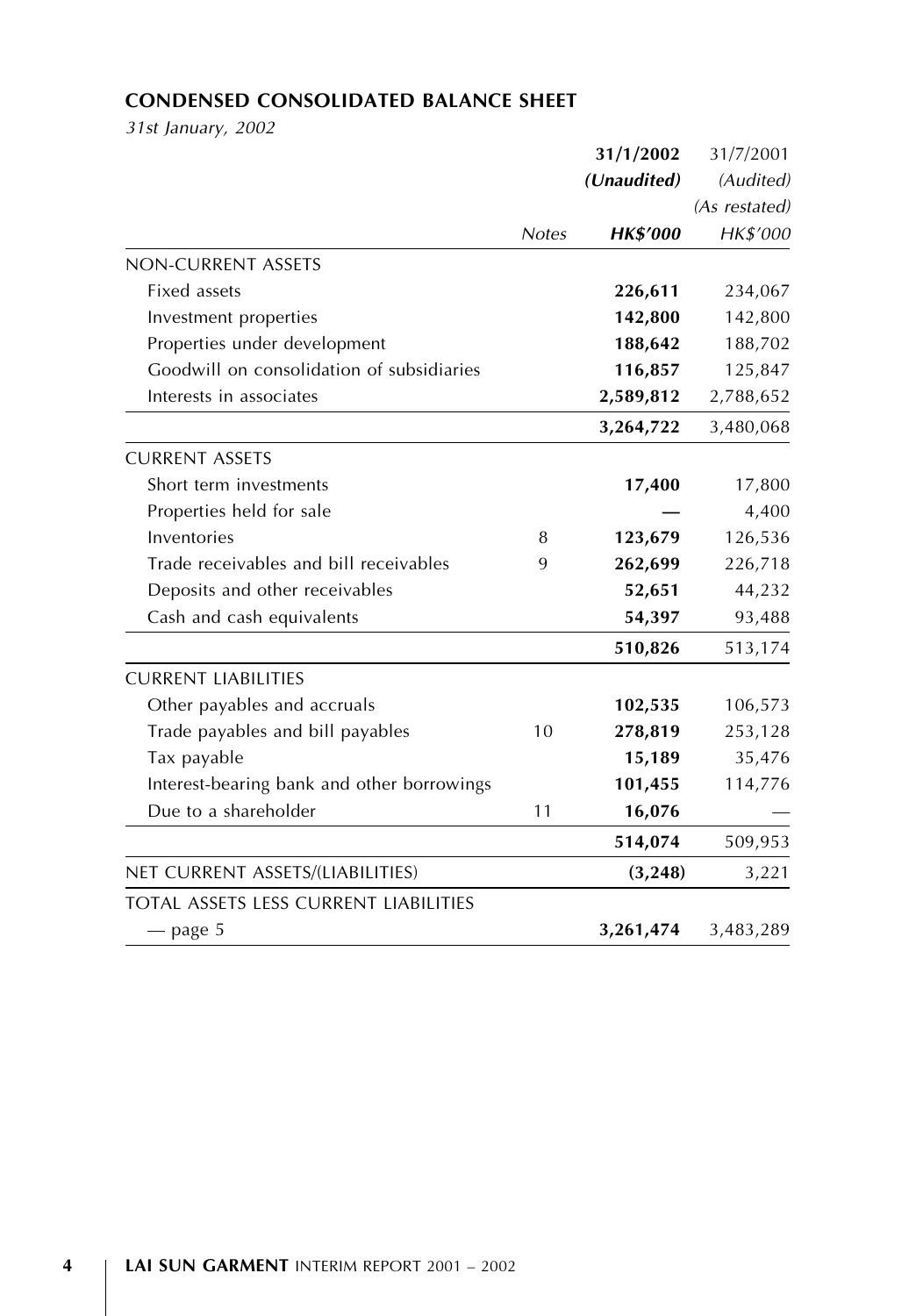# CONDENSED CONSOLIDATED BALANCE SHEET (Continued)

31st January, 2002

|                                            |              | 31/1/2002       | 31/7/2001     |
|--------------------------------------------|--------------|-----------------|---------------|
|                                            |              | (Unaudited)     | (Audited)     |
|                                            |              |                 | (As restated) |
|                                            | <b>Notes</b> | <b>HK\$′000</b> | HK\$'000      |
| TOTAL ASSETS LESS CURRENT LIABILITIES      |              |                 |               |
| — page 4                                   |              | 3,261,474       | 3,483,289     |
| NON-CURRENT LIABILITIES                    |              |                 |               |
| Long term deposits received                |              | (31, 625)       | (39, 875)     |
| Interest-bearing bank and other borrowings |              | (126)           | (2, 387)      |
|                                            |              | (31, 751)       | (42, 262)     |
|                                            |              | 3,229,723       | 3,441,027     |
| <b>CAPITAL AND RESERVES</b>                |              |                 |               |
| Share capital                              |              | 718,855         | 718,855       |
| Reserves                                   | 12           | 2,324,089       | 2,539,631     |
|                                            |              | 3,042,944       | 3,258,486     |
| <b>MINORITY INTERESTS</b>                  |              | 186,779         | 182,541       |
|                                            |              | 3,229,723       | 3,441,027     |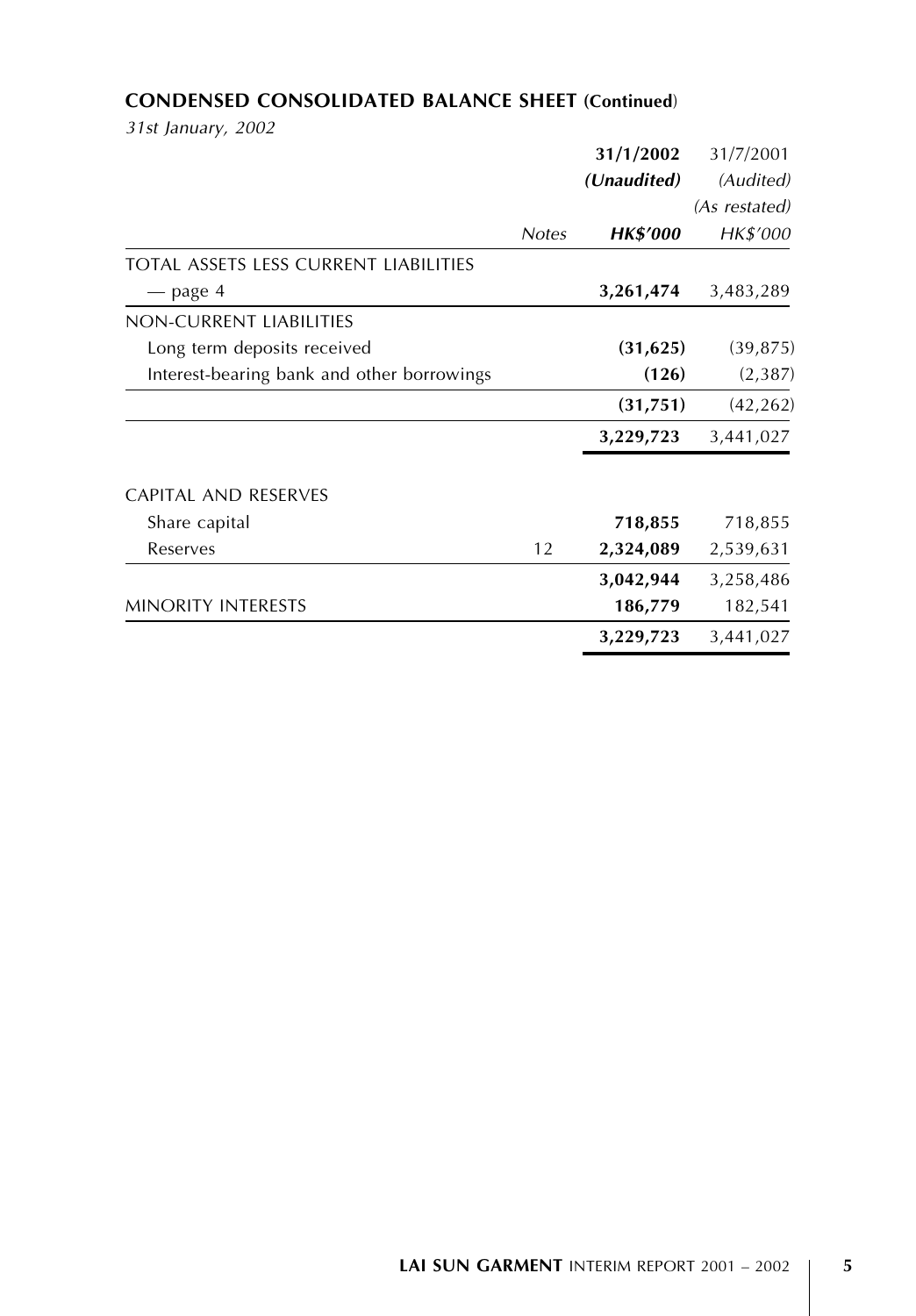# CONDENSED CONSOLIDATED CASH FLOW STATEMENT

For the six months ended 31st January, 2002

|                                                      | Six months ended |             |  |  |
|------------------------------------------------------|------------------|-------------|--|--|
|                                                      | 31/1/2002        | 31/1/2001   |  |  |
|                                                      | (Unaudited)      | (Unaudited) |  |  |
|                                                      | <b>HK\$'000</b>  | HK\$'000    |  |  |
| NET CASH INFLOW/(OUTFLOW) FROM                       |                  |             |  |  |
| <b>OPERATING ACTIVITIES</b>                          | (18, 875)        | 73,406      |  |  |
| NET CASH OUTFLOW FROM RETURNS ON                     |                  |             |  |  |
| <b>INVESTMENTS AND SERVICING OF FINANCE</b>          | (1, 957)         | (5,822)     |  |  |
| <b>TAXES PAID</b>                                    | (21, 872)        | (10, 829)   |  |  |
| NET CASH INFLOW/(OUTFLOW) FROM INVESTING             |                  |             |  |  |
| <b>ACTIVITIES</b>                                    | 1,867            | (179, 658)  |  |  |
| NET CASH OUTFLOW BEFORE FINANCING                    |                  |             |  |  |
| <b>ACTIVITIES</b>                                    | (40, 837)        | (122, 903)  |  |  |
| NET CASH INFLOW FROM FINANCING ACTIVITIES            | 3,353            | 41,450      |  |  |
| DECREASE IN CASH AND CASH EQUIVALENTS                | (37, 484)        | (81, 453)   |  |  |
| Cash and cash equivalents at beginning of period     | 74,935           | 124,846     |  |  |
| Exchange realignments                                |                  | (260)       |  |  |
| CASH AND CASH EQUIVALENTS AT END OF                  |                  |             |  |  |
| <b>PERIOD</b>                                        | 37,451           | 43,133      |  |  |
| ANALYSIS OF BALANCES OF CASH AND CASH                |                  |             |  |  |
| EQUIVALENTS                                          |                  |             |  |  |
| Cash and bank balances                               | 54,397           | 57,948      |  |  |
| <b>Bank overdrafts</b>                               | (3,822)          | (1, 513)    |  |  |
| Trust receipt loans with maturity of less than three |                  |             |  |  |
| months at the acquisition date                       | (13, 124)        | (13, 302)   |  |  |
|                                                      | 37,451           | 43,133      |  |  |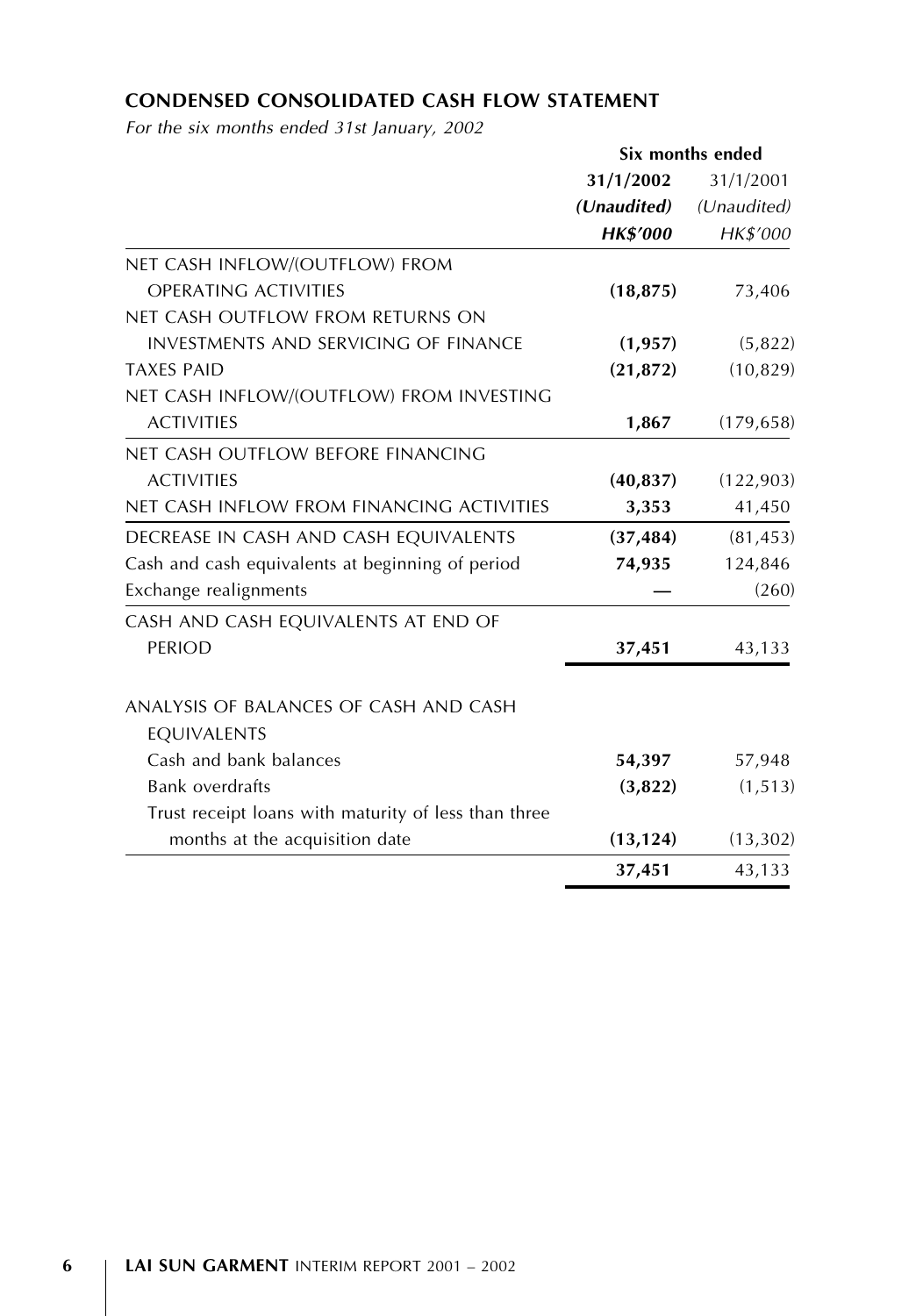# NOTES TO CONDENSED CONSOLIDATED FINANCIAL STATEMENTS

#### 1. BASIS OF PREPARATION AND ACCOUNTING POLICIES

The condensed consolidated financial statements have not been audited by the Company's auditors but have been reviewed by the Company's audit committee.

The condensed consolidated interim financial statements have been prepared in accordance with Statement of Standard Accounting Practice (''SSAP'') No. 25, ''Interim financial reporting'', issued by the Hong Kong Society of Accountants.

The accounting policies and basis of preparation used in the preparation of the interim financial statements are the same as those used in the annual financial statements for the year ended 31st July, 2001, except that the following new or revised SSAPs and related Interpretation effective for accounting period commenced on or after 1st January, 2001 are adopted for the first time in the preparation of the current period's condensed consolidated interim financial statements:

| SSAP 26            | : "Segment reporting"                                                                                                              |
|--------------------|------------------------------------------------------------------------------------------------------------------------------------|
| SSAP <sub>28</sub> | : "Provisions, contingent liabilities and contingent assets"                                                                       |
| SSAP 30            | : "Business combinations"                                                                                                          |
| SSAP <sub>31</sub> | : "Impairment of assets"                                                                                                           |
| SSAP <sub>32</sub> | : "Consolidated financial statements and accounting for<br>investments in subsidiaries"                                            |
|                    |                                                                                                                                    |
| Interpretation 13  | : "Goodwill — continuing requirements for goodwill and<br>negative goodwill previously eliminated against/credited to<br>reserves" |
|                    |                                                                                                                                    |

These SSAPs prescribe new accounting measurement and disclosure practices. The major effects on the Group's accounting policies of adopting these SSAPs and Interpretation, are summarised as follows:

SSAP 26 prescribes the principles to be applied for financial information by segment. In note 2 to these unaudited condensed consolidated financial statements, the Group has disclosed segment revenue and results as defined under SSAP 26. In accordance with the Group's internal financial reporting, the Group has determined that business segments be presented as the primary reporting format and geographical segments as the secondary reporting format. Comparative information has been given.

SSAP 28 prescribes the recognition criteria and measurement bases to apply to provisions, contingent liabilities and contingent assets, together with the required disclosures in respect thereof. The adoption of the SSAP 28 has had no significant impact on the preparation of these interim financial statements.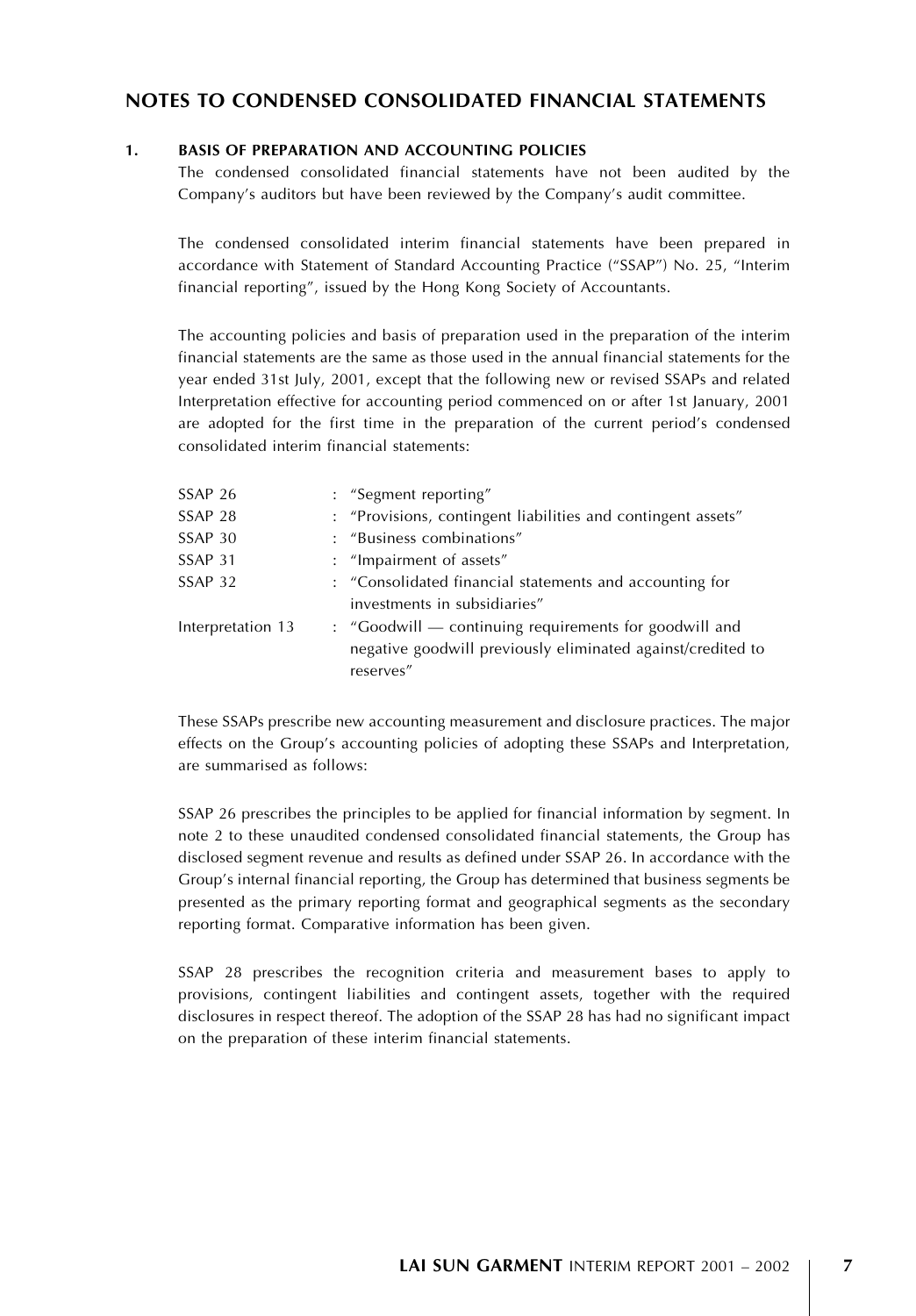#### 1. BASIS OF PREPARATION AND ACCOUNTING POLICIES (Continued)

SSAP 30 prescribes the accounting treatment for business combinations, including the determination of the date of acquisition, the method for determining the fair values of the assets and liabilities acquired, and the treatment of goodwill or negative goodwill arising on acquisition. Interpretation 13 prescribes the application of SSAP 30 to goodwill arising from acquisitions in previous years which remains eliminated against reserves. The transitional provisions set out in paragraph 88 of SSAP 30 have been adopted by the Group for goodwill/negative goodwill arose from acquisitions prior to 1st August, 2001, the date when the SSAP was first adopted by the Group, which have been previously eliminated against/taken to reserves had not been retrospectively restated under the SSAP. On disposal of subsidiaries and associates, the gain or loss on disposal is calculated by reference to the net assets at the date of disposal, including the attributable amount of goodwill which remains unamortised or negative goodwill which has not been recognised in the profit and loss account and any relevant reserves as appropriate.

In accordance with paragraph 88 of SSAP 30 and Interpretation 13, the Group is required to estimate any impairment loss that arose on goodwill, which was previously eliminated against reserves, in accordance with the requirements of SSAP 31 since the date of acquisition of the subsidiaries and associates. Implementation of this policy is treated as a change in accounting policies in accordance with SSAP 2.

Lai Sun Development Company Limited ("LSD"), a listed associate of the Company has performed an assessment of the fair values of its goodwill eliminated against reserves prior to 1st August, 2001. As a result, LSD has recognised an impairment of goodwill, previously eliminated against reserves, of HK\$62,619,000 which has been accounted for retrospectively as a prior year adjustment in accordance with the transitional provisions of SSAP 30. Accordingly, the Group has restated its share of such prior year adjustment of HK\$26,457,000 in both accumulated losses and capital reserve as at 31st July, 2001 (note 11). This prior year adjustment has had no effect on the current period.

In addition, in accordance with the provisions in the new SSAP 30, the Group had revised during the period the estimated useful life of the goodwill arising on the acquisition of a subsidiary, Crocodile Garments Limited, from sixty years to twenty years. Had the estimated life of the goodwill remained unchanged from the previous period, the amortisation charge for the period would have been decreased by approximately HK\$7,653,000.

SSAP 31 prescribes the recognition and measurement criteria for impairments of assets. Except for the remeasurement of goodwill as stated above, the SSAP is required to be applied prospectively and therefore, has had no effect on amounts previously reported in prior year financial statements.

SSAP 32 prescribes the accounting treatment and disclosures for the preparation and presentation of consolidated financial statements, and has had no significant impact on the preparation of these financial statements.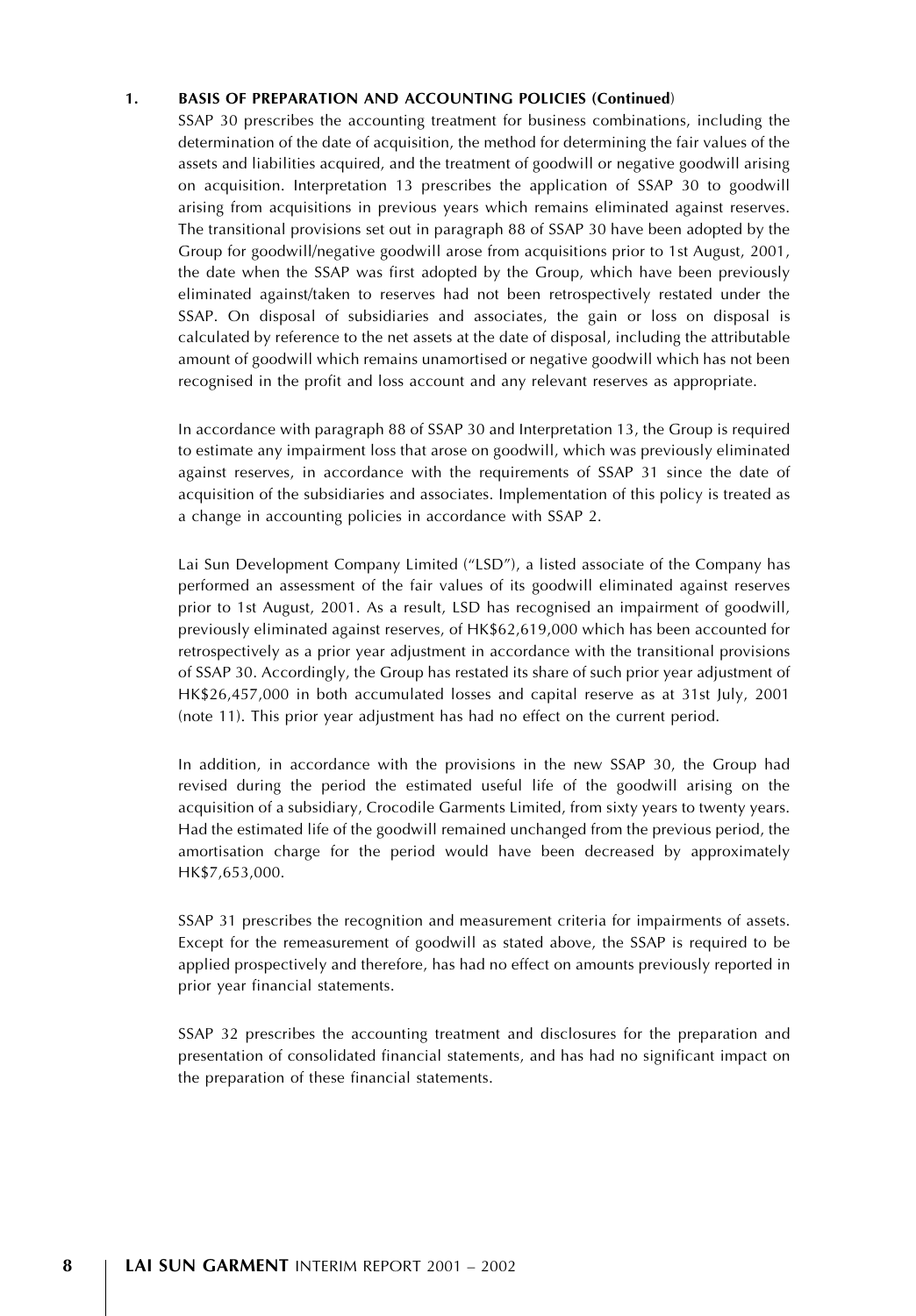# 2. SEGMENTAL INFORMATION

An analysis of the Group's turnover and contribution/(absorption) to profit/ (loss) from operating activities by principal activities and geographical areas for the six months ended 31st January, 2002 is as follows:

|                                | Six months ended 31/1/2002 |  | Six months ended 31/1/2001 |                                                                         |                   |                       |                            |                       |
|--------------------------------|----------------------------|--|----------------------------|-------------------------------------------------------------------------|-------------------|-----------------------|----------------------------|-----------------------|
|                                | (unaudited)                |  |                            | (unaudited)                                                             |                   |                       |                            |                       |
|                                |                            |  |                            | HK\$'000 HK\$'000 HK\$'000 HK\$'000 HK\$'000 HK\$'000 HK\$'000 HK\$'000 |                   |                       |                            |                       |
|                                | External                   |  |                            | Other Segment Segment External                                          |                   |                       |                            | Other Segment Segment |
|                                |                            |  | sales revenue revenue      | results                                                                 |                   |                       | sales revenue revenue      | results               |
| By activities:                 |                            |  |                            |                                                                         |                   |                       |                            |                       |
| Manufacture and sale           |                            |  |                            |                                                                         |                   |                       |                            |                       |
| of garments                    | 584,838                    |  | $-584,838$                 |                                                                         | 16,375 695,147    |                       | 5,633 700,780              | 21,539                |
| Property investment            | 5,753                      |  | 5,753                      | 5,234                                                                   | 7,063             | 20,709                | 27,772                     | 18,394                |
| Other operations               | 5,283                      |  | 5,283                      | (2, 161)                                                                | 2,850             |                       | 2,850                      | (1, 961)              |
|                                | 595,874                    |  | $-595,874$                 |                                                                         | 19,448 705,060    |                       | 26,342 731,402             | 37,972                |
| Interest income and            |                            |  |                            |                                                                         |                   |                       |                            |                       |
| unallocated other              |                            |  |                            |                                                                         |                   |                       |                            |                       |
| revenue                        |                            |  |                            | 3,743                                                                   |                   |                       |                            | 33,840                |
| Unallocated expenses           |                            |  |                            | (29, 051)                                                               |                   |                       |                            | (10, 628)             |
| PROFIT/(LOSS) FROM             |                            |  |                            |                                                                         |                   |                       |                            |                       |
| OPERATING                      |                            |  |                            |                                                                         |                   |                       |                            |                       |
| <b>ACTIVITIES</b>              |                            |  |                            | (5,860)                                                                 |                   |                       |                            | 61,184                |
|                                |                            |  |                            |                                                                         |                   |                       |                            |                       |
|                                |                            |  |                            |                                                                         |                   |                       |                            |                       |
|                                |                            |  | Six months ended 31/1/2002 |                                                                         |                   |                       | Six months ended 31/1/2001 |                       |
|                                |                            |  | (unaudited)                |                                                                         |                   | (unaudited)           |                            |                       |
|                                |                            |  |                            | HK\$'000 HK\$'000 HK\$'000 HK\$'000 HK\$'000 HK\$'000 HK\$'000 HK\$'000 |                   |                       |                            |                       |
|                                | External                   |  |                            | Other Segment Segment External                                          |                   |                       |                            | Other Segment Segment |
|                                |                            |  | sales revenue revenue      | results                                                                 |                   | sales revenue revenue |                            | results               |
| By geographical areas:         |                            |  |                            |                                                                         |                   |                       |                            |                       |
| Hong Kong                      | 434,540                    |  | $-434,540$                 |                                                                         | $(3,902)$ 547,417 |                       | $-547,417$                 | 11,703                |
| Other parts of People's        |                            |  |                            |                                                                         |                   |                       |                            |                       |
| Republic of China              |                            |  |                            |                                                                         |                   |                       |                            |                       |
| ("PRC")                        | 160,837                    |  | $-160,837$                 |                                                                         | 23,303 146,372    |                       | 26,342 172,714             | 27,789                |
| Other geographical             |                            |  |                            |                                                                         |                   |                       |                            |                       |
| areas                          | 497                        |  | 497                        | 47                                                                      | 11,271            |                       | 11,271                     | (1, 520)              |
|                                | 595,874                    |  | $-595,874$                 |                                                                         | 19,448 705,060    |                       | 26,342 731,402             | 37,972                |
| Interest income and            |                            |  |                            |                                                                         |                   |                       |                            |                       |
| unallocated other              |                            |  |                            |                                                                         |                   |                       |                            |                       |
| revenue                        |                            |  |                            | 3,743                                                                   |                   |                       |                            | 33,840                |
| Unallocated expenses           |                            |  |                            | (29, 051)                                                               |                   |                       |                            | (10, 628)             |
|                                |                            |  |                            |                                                                         |                   |                       |                            |                       |
| PROFIT/(LOSS) FROM             |                            |  |                            |                                                                         |                   |                       |                            |                       |
| OPERATING<br><b>ACTIVITIES</b> |                            |  |                            |                                                                         |                   |                       |                            |                       |
|                                |                            |  |                            | (5,860)                                                                 |                   |                       |                            | 61,184                |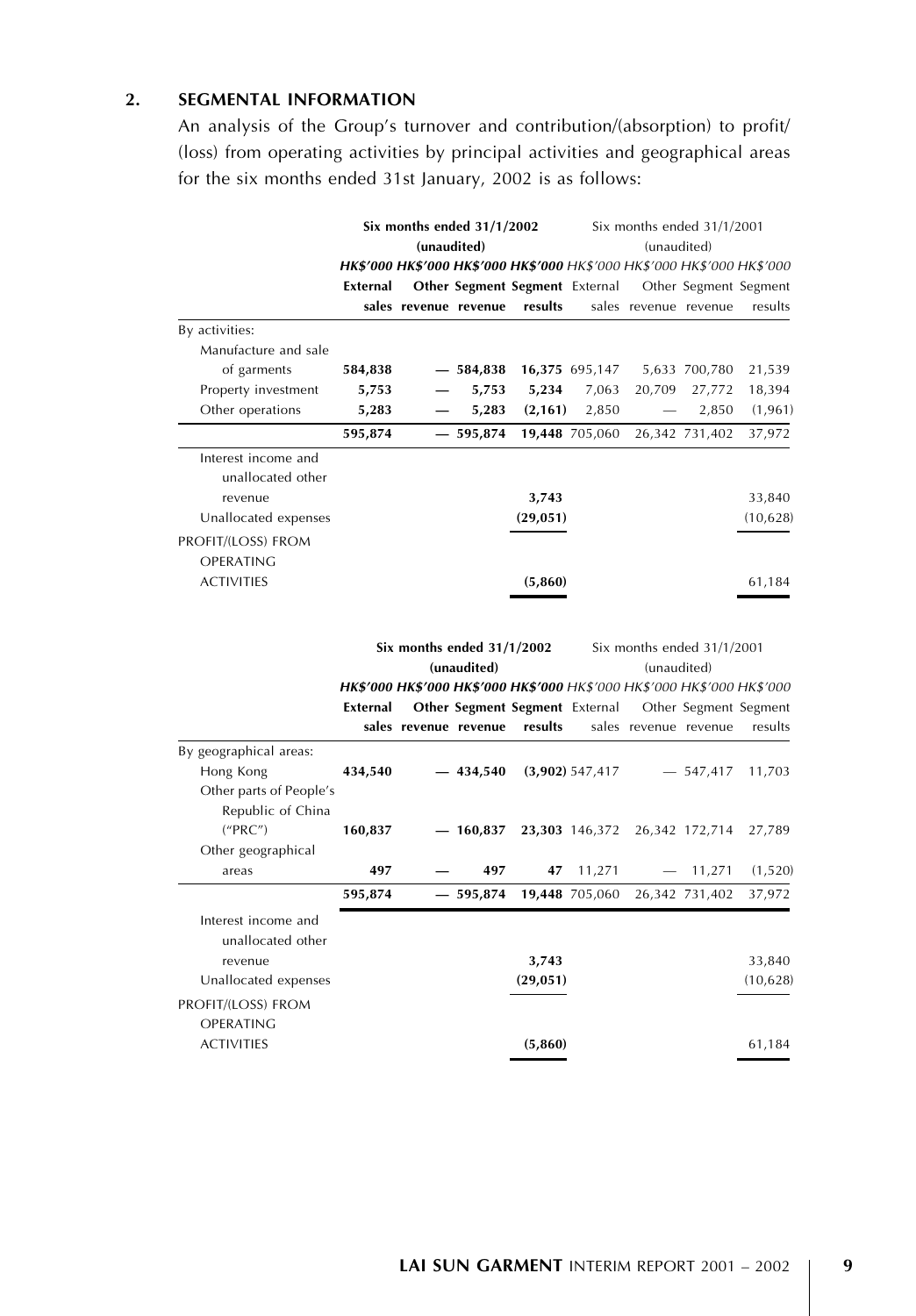#### 3. PROFIT/(LOSS) FROM OPERATING ACTIVITIES

This is arrived at after charging:

|                                                         | Six months ended        |           |  |
|---------------------------------------------------------|-------------------------|-----------|--|
|                                                         | 31/1/2002               | 31/1/2001 |  |
|                                                         | (Unaudited) (Unaudited) |           |  |
|                                                         | <b>HK\$'000</b>         | HK\$'000  |  |
| Depreciation:                                           |                         |           |  |
| Owned fixed assets                                      | 9,686                   | 9,765     |  |
| Leased fixed assets                                     | 46                      | 40        |  |
| Amortisation of goodwill on acquisition of subsidiaries | 8,990                   | 1,337     |  |
| Unrealised losses/(gains) on short term investment      | 400                     | (3, 121)  |  |
| Loss on disposal of properties held for sale            | 100                     |           |  |
| Severance payments*                                     | 20,646                  | 3,241     |  |
| and after crediting:                                    |                         |           |  |
| Gain on disposal of subsidiaries                        | (1,610)                 |           |  |
| Realised gain on the disposal of a subsidiary#          |                         | (20,709)  |  |
| Forfeited contributions in respect of retirement scheme |                         |           |  |
| contributions                                           |                         | (18, 163) |  |

\* Item is included in other operating expenses, net.

# In 1998, Kingscord Investment Limited, a subsidiary of the Company, disposed of its interest in Shanghai Wayee Real Estate Development Co., Ltd. to Lai Fung Holdings Limited (''Lai Fung''), a then subsidiary of LSD. Relevant portions of the gains arising from this transaction were released upon the deemed disposal of Lai Fung by LSD in 2001.

#### 4. FINANCE COSTS

Balances represent interest on bank loans, overdrafts and other borrowings, including the amount due to a shareholder, wholly repayable within five years.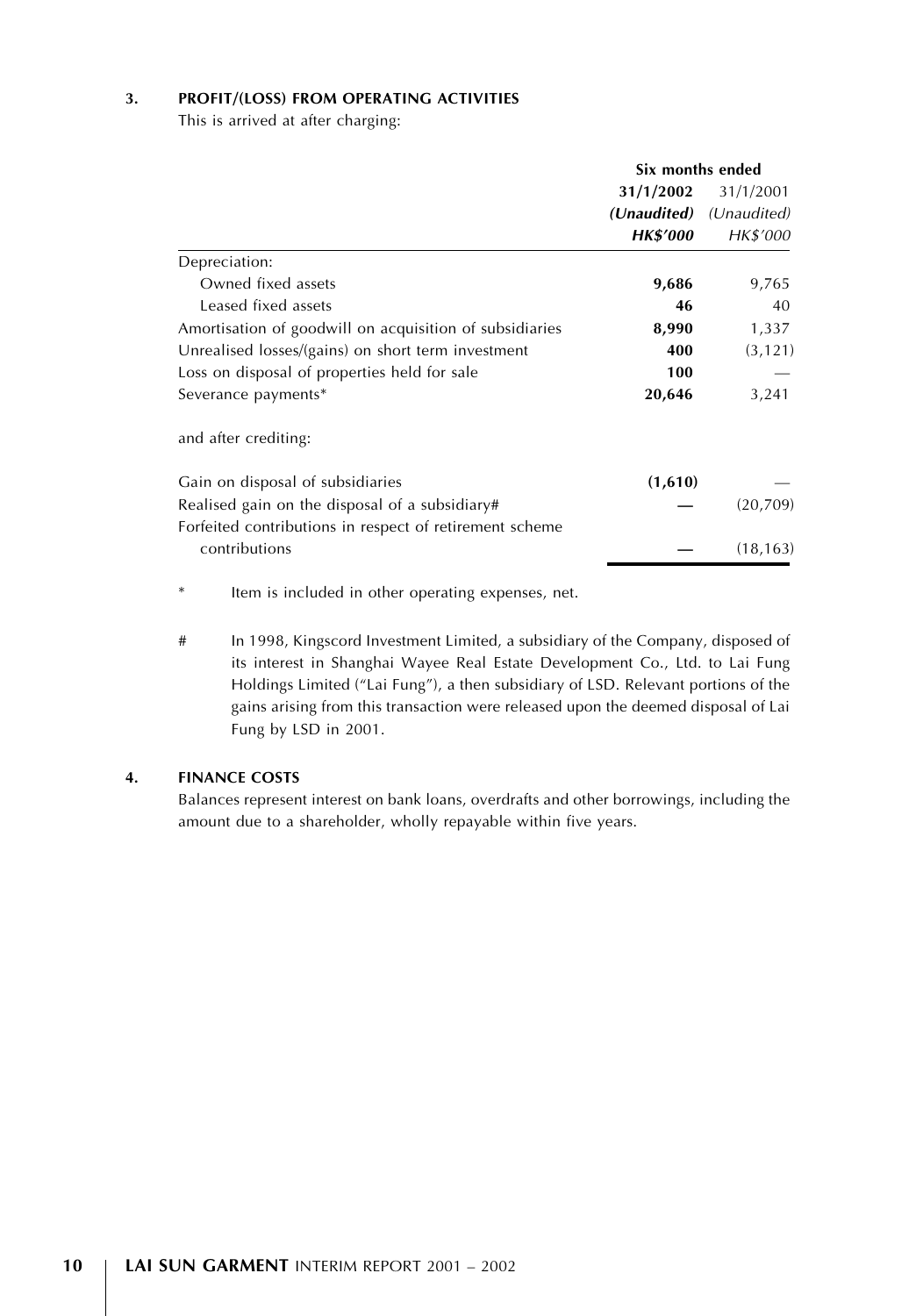#### 5. TAX

Hong Kong profits tax has been provided at the rate of 16% (2001: 16%) on the estimated assessable profits arising in Hong Kong during the period.

Taxes on profits assessable elsewhere have been calculated at the rates of tax prevailing in places in which the Group operates, based on existing legislation, interpretations and practices in respect thereof.

|                                   | Six months ended |             |  |
|-----------------------------------|------------------|-------------|--|
|                                   | 31/1/2002        | 31/1/2001   |  |
|                                   | (Unaudited)      | (Unaudited) |  |
|                                   | <b>HK\$'000</b>  | HK\$'000    |  |
| Provision for tax for the period: |                  |             |  |
| Hong Kong                         |                  | 2,176       |  |
| Outside Hong Kong                 | 1,585            | 817         |  |
|                                   | 1,585            | 2,993       |  |
| Associates:                       |                  |             |  |
| Hong Kong                         | 4,577            | 7,957       |  |
| Outside Hong Kong                 | (200)            |             |  |
|                                   | 4,377            | 7,957       |  |
| Tax charge for the period         | 5,962            | 10,950      |  |

# 6. LOSS PER SHARE

The calculation of basic loss per share is based on the net loss attributable to shareholders for the period HK\$214,459,000 (2001: HK\$633,928,000) and the number of 1,437,709,710 (2001: 1,437,709,710) ordinary shares in issue during the period.

The diluted loss per share for the current and prior periods has not been calculated because there were no diluting events during these periods.

#### 7. RELATED PARTY TRANSACTIONS

Save as disclosed in note 14, the Group had the following material transactions with related parties during the period.

|                                                  |      | Six months ended                            |                                      |  |
|--------------------------------------------------|------|---------------------------------------------|--------------------------------------|--|
|                                                  |      | 31/1/2002<br>(Unaudited)<br><b>HK\$'000</b> | 31/1/2001<br>(Unaudited)<br>HK\$'000 |  |
| Interest expense paid and payable to a           |      |                                             |                                      |  |
| shareholder                                      | (i)  | 130                                         | 1,151                                |  |
| Rental expenses paid and payable to an associate | (ii) | 5,373                                       | 5.739                                |  |

(i) Details of the amount due to a shareholder are included in note 11.

(ii) Rental expenses were charged by the associate pursuant to the respective lease agreements.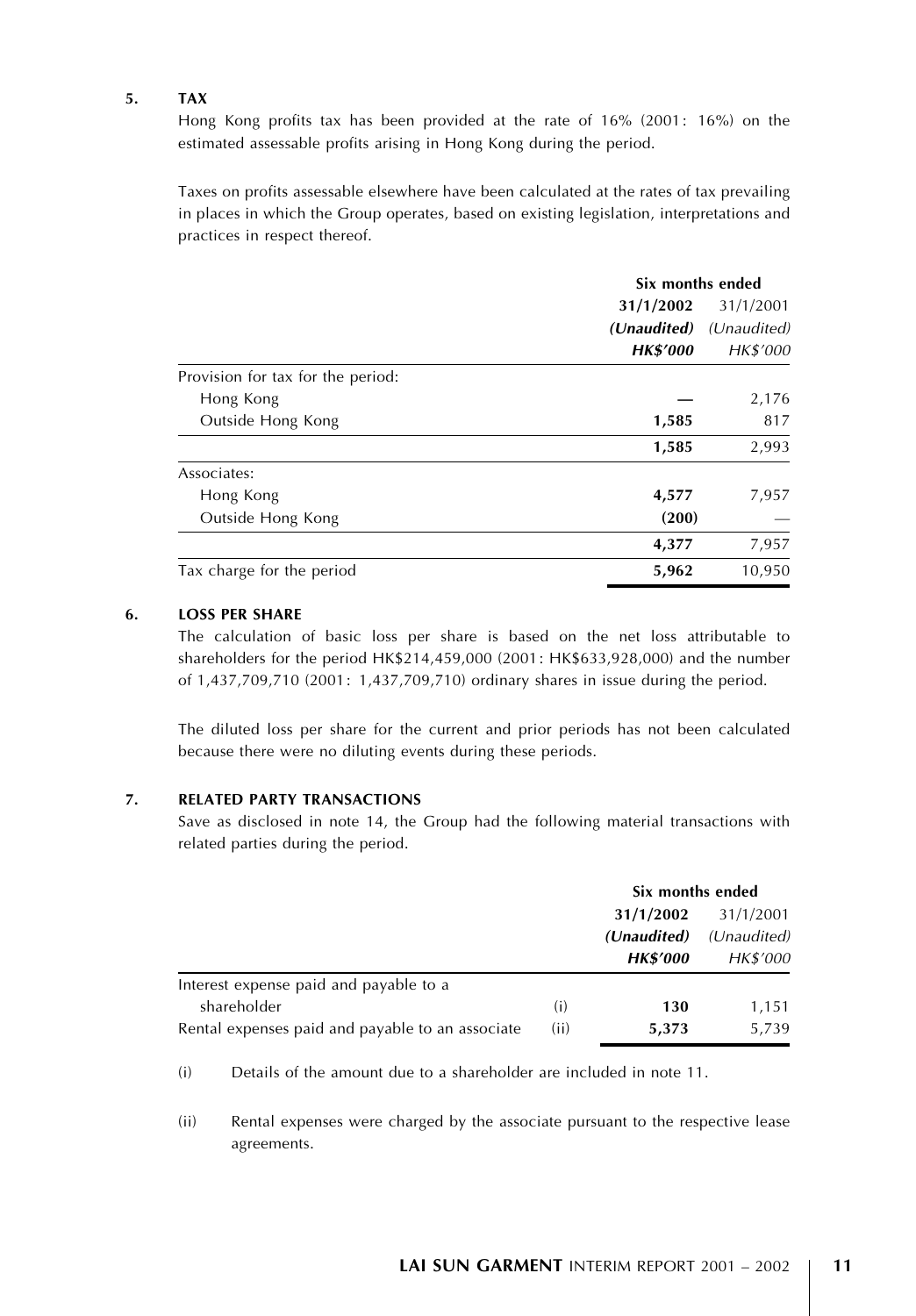#### 8. INVENTORIES

|                  | 31/1/2002<br>(Unaudited) |          |
|------------------|--------------------------|----------|
|                  |                          |          |
|                  | <b>HK\$'000</b>          | HK\$'000 |
| Raw materials    | 10,147                   | 12,780   |
| Work in progress | 840                      | 2,842    |
| Finished goods   | 108,823                  | 110,914  |
| Goods in transit | 3,869                    |          |
|                  | 123,679                  | 126,536  |

The carrying amounts of the Group's inventories included in the above that are carried at net realisable value were HK\$30,326,000 (at 31st July, 2001: HK\$22,194,000).

#### 9. TRADE RECEIVABLES AND BILL RECEIVABLES

Credit term extended by the Group to trade debtors is normally within 30 days to 180 days.

Crocodile Garments Limited (''CGL'') and its subsidiaries (collectively ''CGL Group''), a listed subgroup of the Company maintains its own set of credit policies. Other than cash sales made at retail outlets of CGL Group, trading terms with wholesale customers are largely on credit, except for new customers, where payment in advance is normally required. Invoices are normally payable within 30 days of issuance, except for certain well-established customers, where the terms are extended to 90 days. Each customer has a designated credit limit.

The Group seeks to maintain strict control over its outstanding receivables to minimise credit risk. Overdue balances are regularly reviewed by senior management.

The ageing analysis of trade receivables and bill receivables as at 31st January, 2002 is as follows:

|                      | 31/1/2002       | 31/7/2001 |
|----------------------|-----------------|-----------|
|                      | (Unaudited)     | (Audited) |
|                      | <b>HK\$'000</b> | HK\$'000  |
| Current to 90 days   | 152,919         | 188,001   |
| 91 days to 180 days  | 47,047          | 13,191    |
| 181 days to 365 days | 37,341          | 5,711     |
| Over 365 days        | 25,392          | 19,815    |
|                      | 262,699         | 226,718   |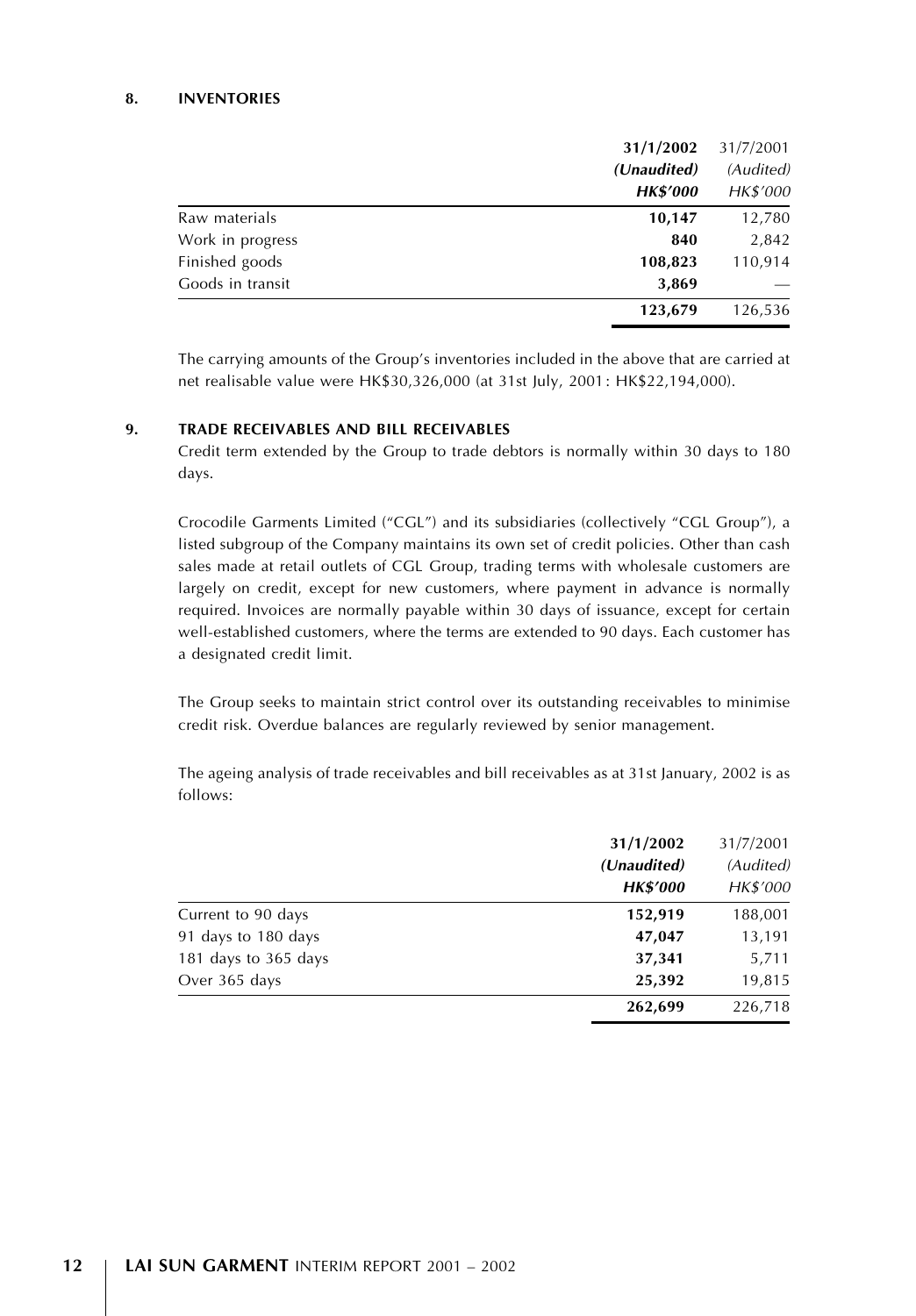### 10. TRADE PAYABLES AND BILL PAYABLES

The ageing analysis of trade payables and bill payables at 31st January, 2002 is as follows:

|                      | 31/1/2002<br>31/7/2001 |           |
|----------------------|------------------------|-----------|
|                      | (Unaudited)            | (Audited) |
|                      | <b>HK\$'000</b>        | HK\$'000  |
| Current to 90 days   | 157,881                | 192,292   |
| 91 days to 180 days  | 48,594                 | 27,079    |
| 181 days to 365 days | 39,125                 | 7,124     |
| Over 365 days        | 33,219                 | 26,633    |
|                      | 278,819                | 253,128   |

#### 11. DUE TO A SHAREHOLDER

The amount due to a shareholder is unsecured, interest bearing at the best lending rate quoted by a designated bank and is due for repayment on 30th November, 2002.

#### 12. RESERVES

|                                                                                                        | account<br>HK\$'000 | <b>Share Fixed asset</b><br>premium revaluation<br>reserve<br>HK\$'000 | <b>Revaluation</b><br>reserve for<br>properties<br>under<br>development<br>held for<br>investment<br>potential<br><b>HK\$'000</b> | reserve           | reserve<br>HK\$'000 HK\$'000 | Exchange<br>reserve<br>HK\$'000 | Capital General fluctuation Accumulated<br>losses<br>HK\$'000 | Total<br>HK\$'000         |
|--------------------------------------------------------------------------------------------------------|---------------------|------------------------------------------------------------------------|-----------------------------------------------------------------------------------------------------------------------------------|-------------------|------------------------------|---------------------------------|---------------------------------------------------------------|---------------------------|
| At 31st July, 2001 and                                                                                 |                     |                                                                        |                                                                                                                                   |                   |                              |                                 |                                                               |                           |
| 1st August, 2001,<br>as previously<br>reported<br>(Audited)<br>Prior year adjustment:<br>$SSAP$ 30 $-$ | 1,119,738           | 51,912                                                                 |                                                                                                                                   | 148,729 4,429,012 | 57                           | 29,755                          | $(3,239,572)$ 2,539,631                                       |                           |
| impairment<br>of goodwill<br>recognised to<br>profit and<br>loss account                               |                     |                                                                        |                                                                                                                                   | 26,457            |                              |                                 | (26, 457)                                                     |                           |
| At 31st July, 2001 and                                                                                 |                     |                                                                        |                                                                                                                                   |                   |                              |                                 |                                                               |                           |
| 1st August, 2001,<br>as restated<br>(Unaudited)                                                        | 1,119,738           | 51,912                                                                 |                                                                                                                                   | 148,729 4,455,469 | 57                           | 29,755                          | $(3,266,029)$ 2,539,631                                       |                           |
| Release upon disposal<br>of subsidiaries                                                               |                     |                                                                        |                                                                                                                                   | (1,610)           |                              |                                 |                                                               | (1,610)                   |
| Exchange<br>realignments:                                                                              |                     |                                                                        |                                                                                                                                   |                   |                              |                                 |                                                               |                           |
| Subsidiaries                                                                                           |                     |                                                                        |                                                                                                                                   |                   |                              | (39)                            |                                                               | (39)                      |
| Associates                                                                                             |                     |                                                                        |                                                                                                                                   |                   |                              | 566                             |                                                               | 566                       |
| Net loss for the year                                                                                  |                     |                                                                        |                                                                                                                                   |                   |                              |                                 |                                                               | $(214, 459)$ $(214, 459)$ |
| At 31st January, 2002<br>(Unaudited)                                                                   | 1,119,738           | 51,912                                                                 |                                                                                                                                   | 148,729 4,453,859 | 57                           | 30,282                          | $(3,480,488)$ 2,324,089                                       |                           |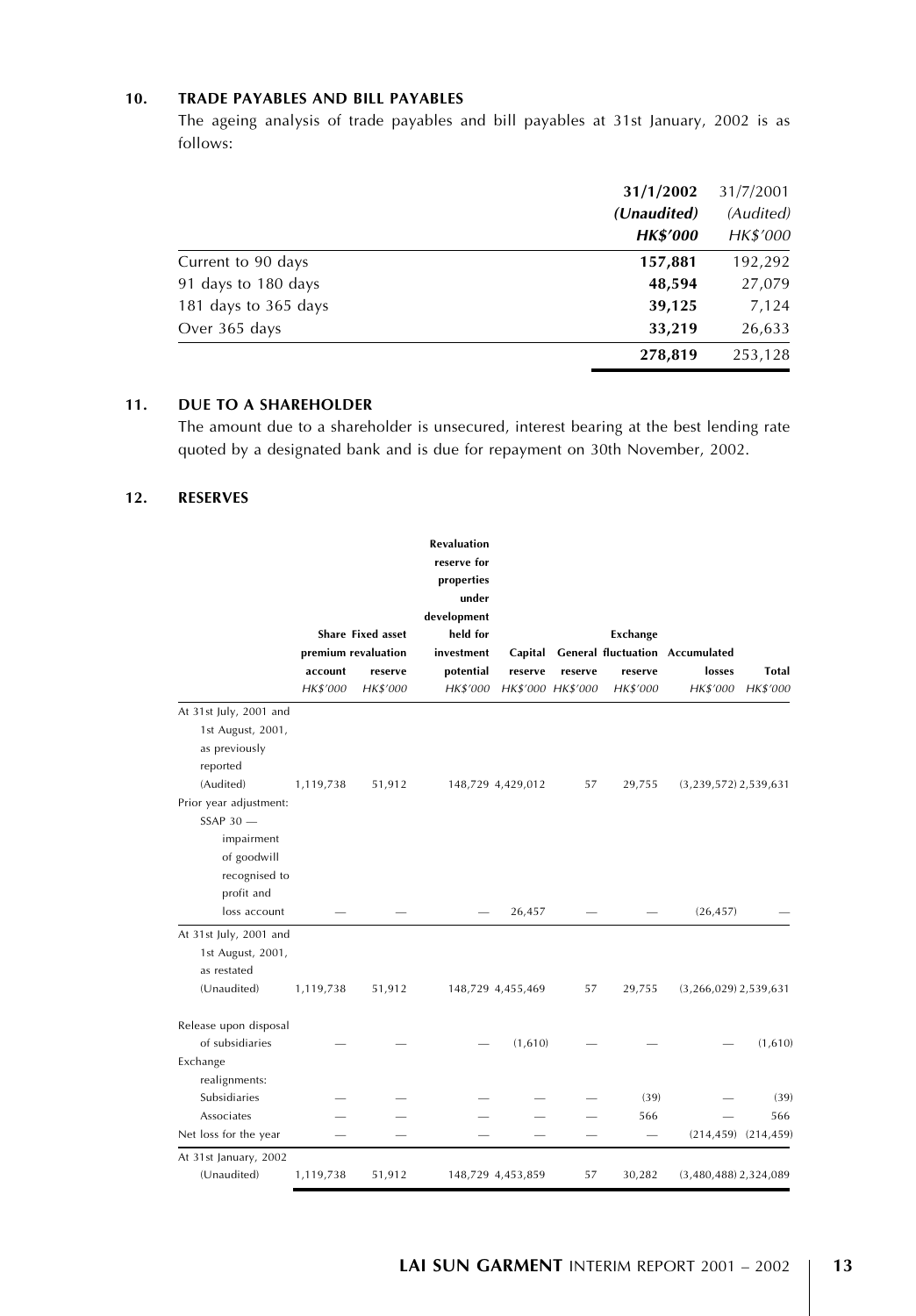#### 13. CONTINGENT LIABILITIES

There is no material change in contingent liabilities since the last annual report date.

#### 14. POST BALANCE SHEET EVENT

On 7th December, 2001, the Company, Lai Sun Development Company Limited ("LSD"), a 42.25%-owned associate of the Company, and Mr. Lim Por Yen (''Mr. Lim''), an executive director and a substantial shareholder of the Company entered into an agreement (the "Agreement") pursuant to which:

- LSD agreed to sell to the Company 779,958,912 shares in the capital of Lai Fung Holdings Limited (''Lai Fung''), representing approximately 25.40 per cent. of the existing issued share capital of Lai Fung (the "Lai Fung Transaction"), for a consideration of HK\$225,200,000. This consideration shall be satisfied by the execution by the Company and delivery to LSD, on completion of the Agreement (the ''Completion''), of a loan note (the ''LSG Loan Note'') to be issued on Completion by the Company in favour of LSD as consideration for the Lai Fung Transaction in an aggregate principal amount of HK\$225,200,000;
- . Mr. Lim agreed to sell to LSD 125,450,000 shares in the capital of Asia Television Limited ("ATV"), representing approximately 16.08 per cent. of the existing issued share capital of ATV for a consideration of HK\$225,200,000 (the ''ATV Transaction''); and
- . LSD agreed to assign to Mr. Lim (or his nominee) its rights and benefits in respect of the LSG Loan Note in consideration of which the liability of LSD to Mr. Lim in respect of the consideration for the ATV Transaction, in the amount of HK\$225,200,000, would be satisfied and discharged.
- . The Completion is conditional upon, among other things, (a) each of LSD and the Company having convened an extraordinary general meeting at which resolutions shall have been duly passed by the independent shareholders of LSD and the Company, respectively, to approve, among other things, the transactions in so far as they are applicable to LSD and the Company respectively; and (b) the obtaining of relevant consent from the Hong Kong Broadcasting Authority.

On 7th February, 2002, each of LSD and the Company convened an extraordinary general meeting at which resolutions for approving such transactions were duly passed by the independent shareholders of LSD and the Company, respectively. As of the date of this report, the consent from the Hong Kong Broadcasting Authority and certain other condition are still outstanding.

Upon completion of the Lai Fung Transaction, a negative goodwill of approximately HK\$975 million will arise in the consolidated balance sheet of the Company under the equity method of accounting. The completion of the Lai Fung Transaction will not have material impact on the net asset value of the Group.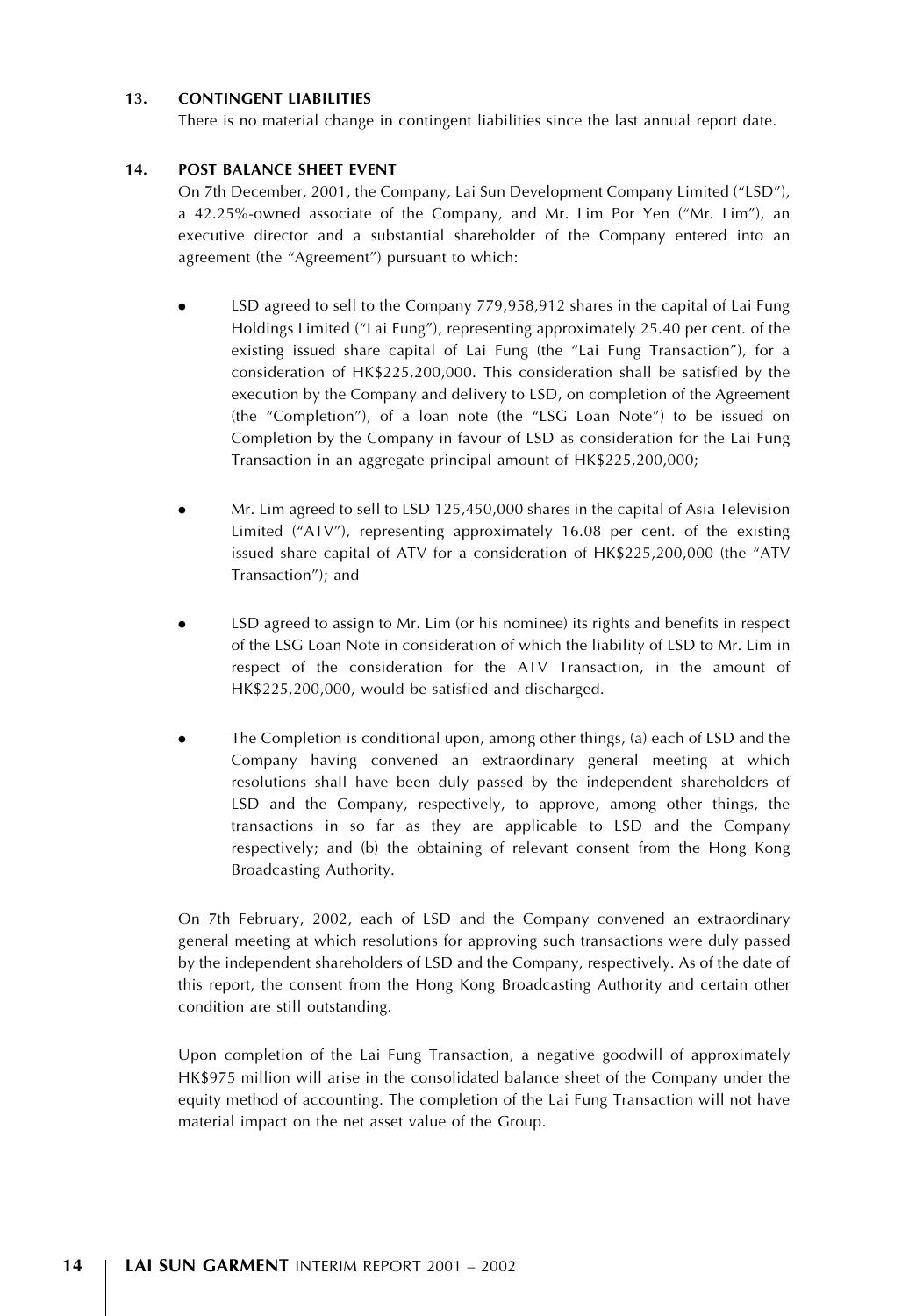#### 15. COMPARATIVE AMOUNTS

Deficits of investment property revaluation reserve of HK\$206,452,000 previously disclosed on the face of the profit and loss account have been reclassified as share of losses less profits of associates to conform with the presentation adopted in the annual financial statements for the year ended 31st July, 2001.

In addition, as further explained in note 1 to the financial statements, due to the adoption of certain new and revised SSAPs during the current period, the accounting treatment and presentation of certain items and balances in the financial statements have been revised to comply with the new requirements. Accordingly, a prior year adjustment has been made and certain comparative amounts have been reclassified to conform with the current period's presentation.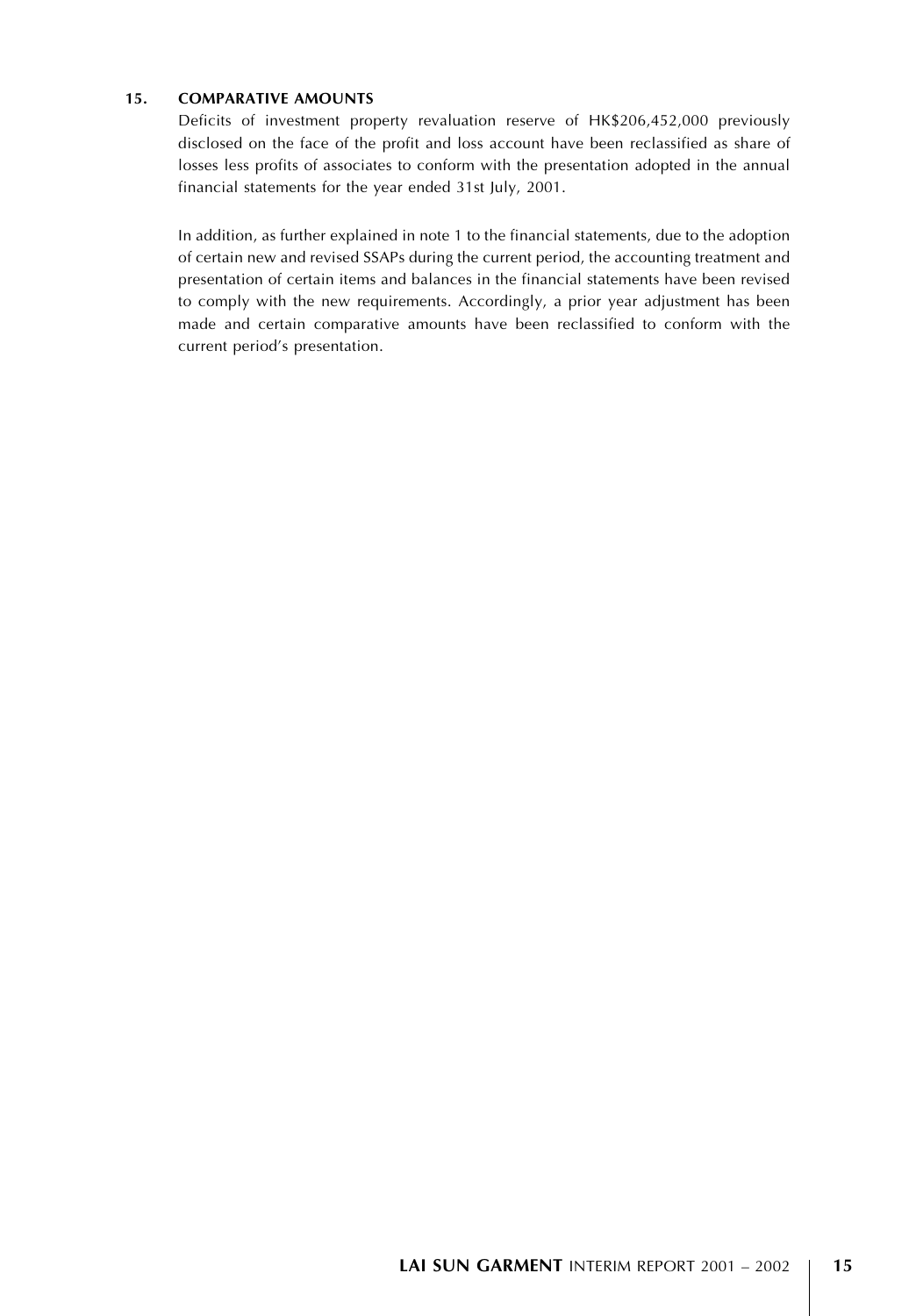# INTERIM DIVIDEND

The Directors do not recommend the payment of an interim dividend for the financial year ending 31st July, 2002. No interim dividend was declared in respect of the previous corresponding period.

# MANAGEMENT DISCUSSION AND ANALYSIS

#### Business Review

The Group reported an unaudited net loss attributable to shareholders of HK\$214.5 million for the half-year ended 31st January, 2002, compared with the loss of HK\$633.9 million for the previous corresponding period. Turnover for the period fell by 15.5% compared with the previous corresponding period from HK\$705.1 million to HK\$595.9 million mainly due to lower turnover reported by the 54.93%-owned subsidiary, Crocodile Garments Limited (''CGL''), and the garment operations of the Company. However, the gross profit ratio had improved from 31.3% to 32.6%.

The operating results of the garment operation of the Company had been adversely affected by the scaling down of the manufacturing operation of the Company in Hong Kong. This had resulted in a charge to the profit and loss account for the period under review for stocks written-off and for severance payments to employees. Although CGL continued to contribute profit, the overall consolidated results of the Company had been affected after accounting for the results of Lai Sun Development Company Limited (''LSD''), the principal associated company.

LSD reported an unaudited net loss attributable to shareholders of HK\$289.6 million for the half-year under review. The loss was attributable to lower rental income, overall interest expenses and LSD's share of the loss reported by its principal associate, eSun Holdings Limited, amounting to HK\$61.6 million.

The business operations of LSD had been affected by the repercussions of the "9-11" event in the USA. Although the low interest rate environment had benefited the residential property sector in Hong Kong and its performance had been relatively resilient, office rentals had been in a downward trend as a result of a noticeable slowdown in economic activities during the last quarter of 2001. LSD recorded a 15% decline in net rental income but overall occupancy of its properties remained above 90%. On the property development front, demolition work on the Furama Hotel Hong Kong in which LSD has a 30% interest commenced in December 2001. Foundation work for the Furama Court in Tsimshatsui, Kowloon is nearing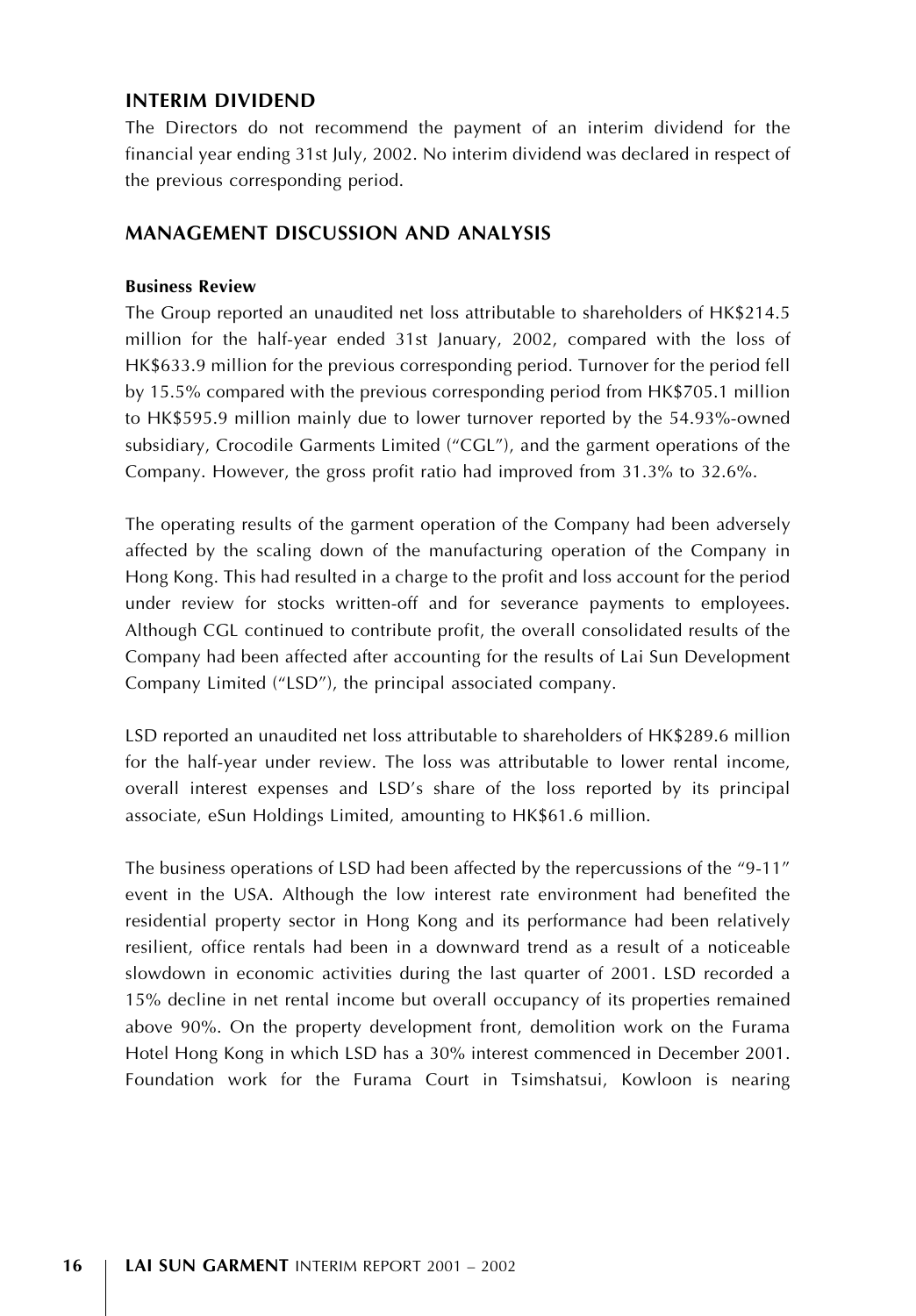completion, with pre-sale of the project scheduled for early 2003. The hotel operation of LSD in Hong Kong had also been affected during the period under review.

eSun Holdings Limited ("eSun"), an associate of LSD, reported an audited net loss attributable to shareholders of HK\$181.7 million for the year ended 31st December, 2001. The loss was partly attributable to the discontinuation of contributions from the hotel and restaurant operations of eSun, which had been the biggest contributor of turnover and operating profit for the year 2000. In addition, a loss of HK\$65.85 million on disposal of eSun group's holding in SUNDAY Communications Limited and other short-term investments also had an unfavourable impact on the results of eSun.

Since the last quarter of 2000, eSun had increased in stages its investment in satellite television operation and film and entertainment production. Performance of its Internet-related investments had been monitored closely, resulting in the discontinuation of the operation of a website during 2001.

Lai Fung Holdings Limited (''Lai Fung'') reported an unaudited net loss attributable to shareholders of HK\$10.4 million for the half-year ended 31st January, 2002, which was an improvement on the loss of HK\$39.2 million recorded for the previous corresponding period. Turnover increased by 4% whilst finance costs had been reduced by 26% following the successful completion of its refinancing exercise in mid-2001.

On 7th December, 2001, the Company, LSD and Mr. Lim Por Yen, a substantial shareholder of the Company, entered into an agreement for the reorganisation of the Company and LSD, pursuant to which LSD agreed to dispose of its entire 25.4% interest in Lai Fung to the Company for a consideration of HK\$225.2 million, in return for a 16.08% interest in Asia Television Limited (''ATV'') held by Mr. Lim Por Yen for the same consideration. Subject to completion of this reorganisation, the Company's holding in Lai Fung will be increased to 46.04% and LSD will increase its interest in ATV to 32.75%.

CGL reported an unaudited net profit attributable to shareholders of HK\$9.47 million for the half-year under review, compared with the profit of HK\$10.7 million for the previous corresponding period. Despite a decline in turnover of around HK\$57.7 million in the period under review due to lower sales in Hong Kong, the shortfall in earnings had been partly compensated for by the improvement in gross profit margin to 53.4% from 49.6% in the previous corresponding period.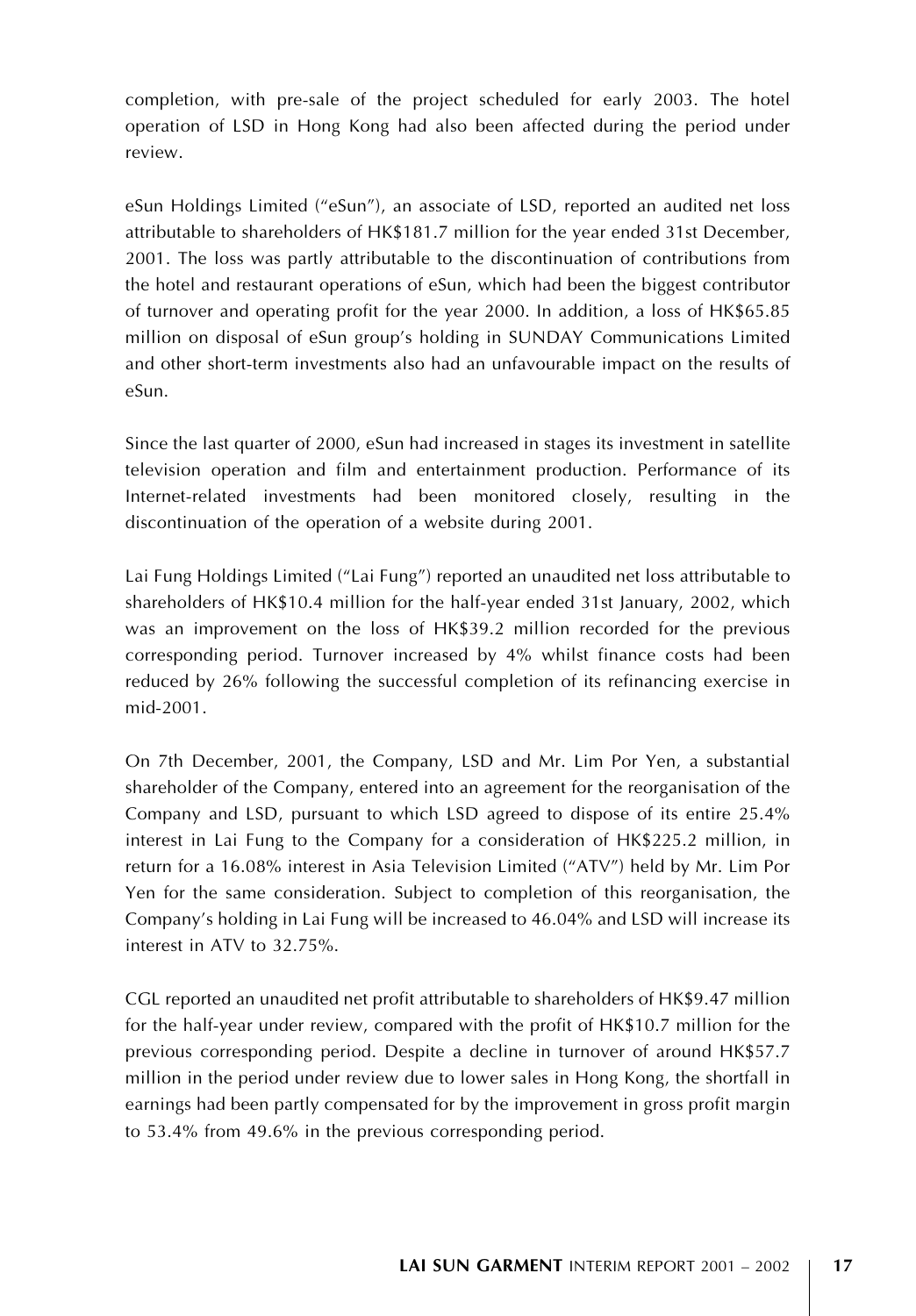Total sales of CGL in the Mainland of China during the period increased by 9% and the volume had exceeded retail sales in Hong Kong. CGL had been focusing on the Mainland market with a view to further expanding its sales network. Retail sales in Hong Kong fell by 30% compared with the previous period but the adverse impact had been partially minimised through tight control on operating costs.

#### Prospects

Following the scaling down of the garment manufacturing operation, the Company will reallocate its resources to other suitable investments. Subject to completion of the reorganisation mentioned above involving the acquisition by the Company of the entire 25.4% interest of LSD in Lai Fung, the interests of the Company and of LSD in Lai Fung and ATV respectively will be consolidated and held by a single entity in each case. This would achieve the goal of more clearly delineating the business focus of the Company and of LSD, thus enabling a better appreciation of the values of their respective businesses.

Hong Kong is still undergoing an adjustment process as it tries to regain its past competitive advantage over other economies in the rest of Asia. It is therefore unlikely for now that real estate prices would make any major headway. The residential property sector should be more promising but office rentals would remain under pressure, although the pace and extent of downward adjustment are expected to be more subdued. LSD's results will be heavily dependent on future changes to office rental levels and interest rates.

LSD will be placing greater efforts in procuring hotel management contracts in Asia with particular emphasis on Hong Kong and the Mainland China, through its subsidiary, Furama Hotels and Resorts International Limited.

eSun aims to be a leading Chinese language movie and television programme content provider for distribution through terrestrial, cable TV and satellite channels primarily to viewers in the Greater China region and to Chinese-speaking viewers around the world. It is undergoing a transformation but solid foundations have been laid.

The real estate markets in major cities in the Mainland of China have experienced a reasonable recovery over the past six months as both residential and commercial rentals have shown a steady uptrend. In response to market demand, certain renovation works are being carried out at Hong Kong Plaza in Shanghai to provide an additional 80 service apartments for rental by mid-2002. It is anticipated that improvement in rental income from properties in Shanghai and Guangzhou and proceeds from pre-sale of New Trend Plaza and Phase III of Eastern Place in Guangzhou will increase the turnover and return of Lai Fung.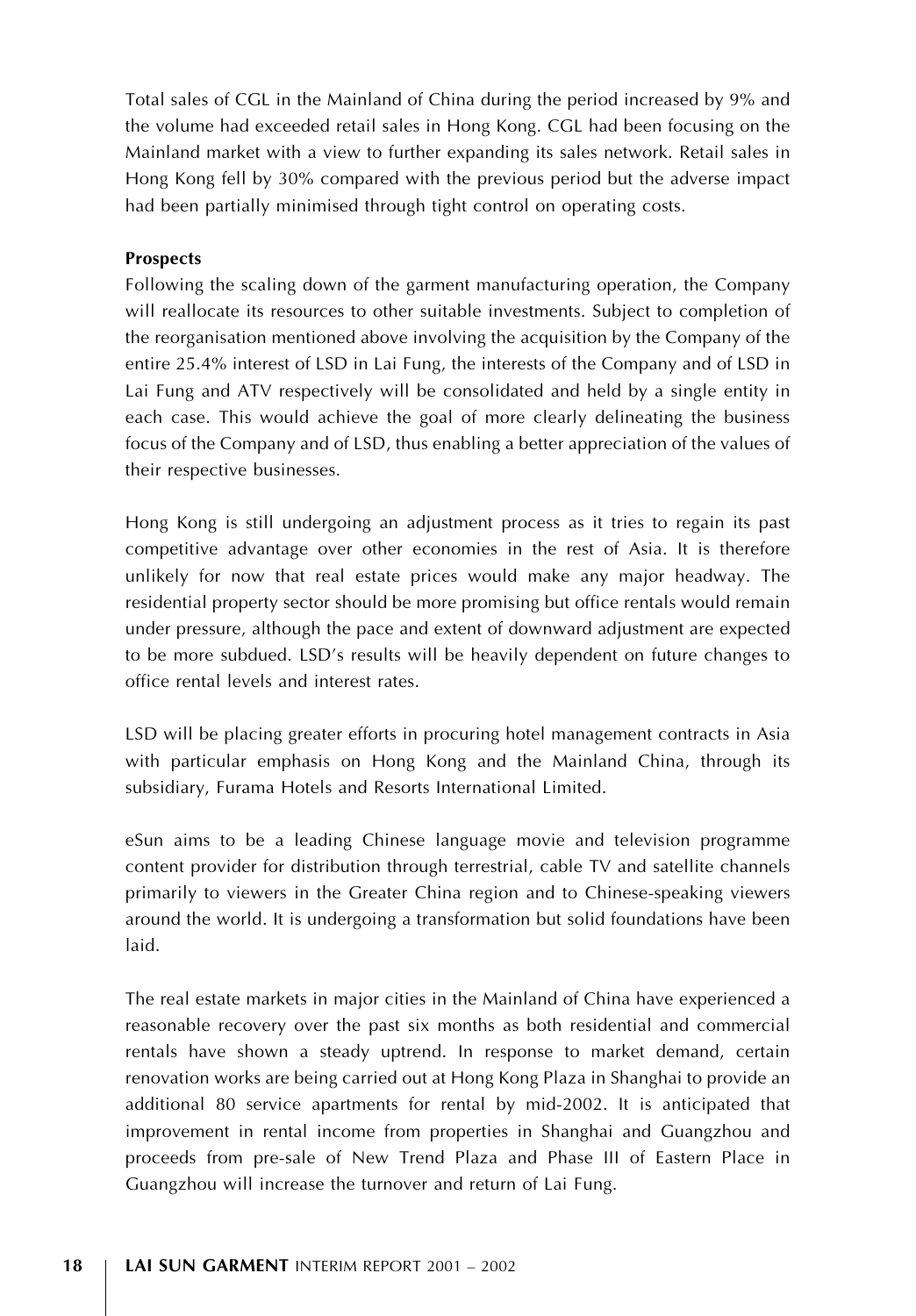CGL intends to further develop its menswear line to meet the ever-evolving demands of consumers on the Mainland and plans are on hand to actively promote leisure and casual wear for men. At the same time, CGL is making preparations for the introduction of a new ladies wear line. It expects this new line to generate a steady income for the company starting from the second half of this financial year.

### Liquidity and Financial Resources

As at 31st January, 2002, total bank and other borrowings, inclusive of the amount due to a shareholder, and consolidated net assets of the Group amounted to HK\$118 million and HK\$3,043 million, respectively. The debt to equity ratio as expressed as a percentage of total bank and other borrowings to total net assets, as at that date was relatively low at around 3.9%.

Substantially all of the total bank and other borrowings of HK\$118 million as at 31st January, 2002 were repayable or renewable within one year.

The Group's bank borrowings were mainly in HK dollar and US dollar thereby reducing its exchange risk exposure. The majority of the bank and other borrowings were maintained as floating rate debts. Attention will be paid to the interest rate movements such that appropriate action will be taken by the Group when necessary to employ hedging instruments against exposure to interest volatilities.

As at 31st January, 2002, certain investment properties with carrying value amounting to approximately HK\$139 million and certain land and building of carrying value amounting to approximately HK\$193 million were pledged to banks to secure banking facilities granted to the Group. In addition, 120,000,000 ordinary shares of LSD and 96,000,000 ordinary shares of CGL held by the Group were pledged to a bank to secure banking facilities granted to the Group.

Most of the Group's sales and purchases were made mainly in US dollar, HK dollar, Renminbi and Euro dollars. Foreign purchases in Euro dollars were mostly covered with forward exchange contracts in order to minimize the exchange risk.

# Employees and Remuneration Policies

The Group employed a total of approximately 1,200 (as at 31st July, 2001: 1,700) employees as at 31st January, 2002. Pay rates of employees are maintained at competitive levels and salary adjustments are made on a performance related basis. Other staff benefits included a number of mandatory provident fund schemes for all the eligible employees, free hospitalisation insurance plan, subsidised medical care and subsidies for external educational and training programmes.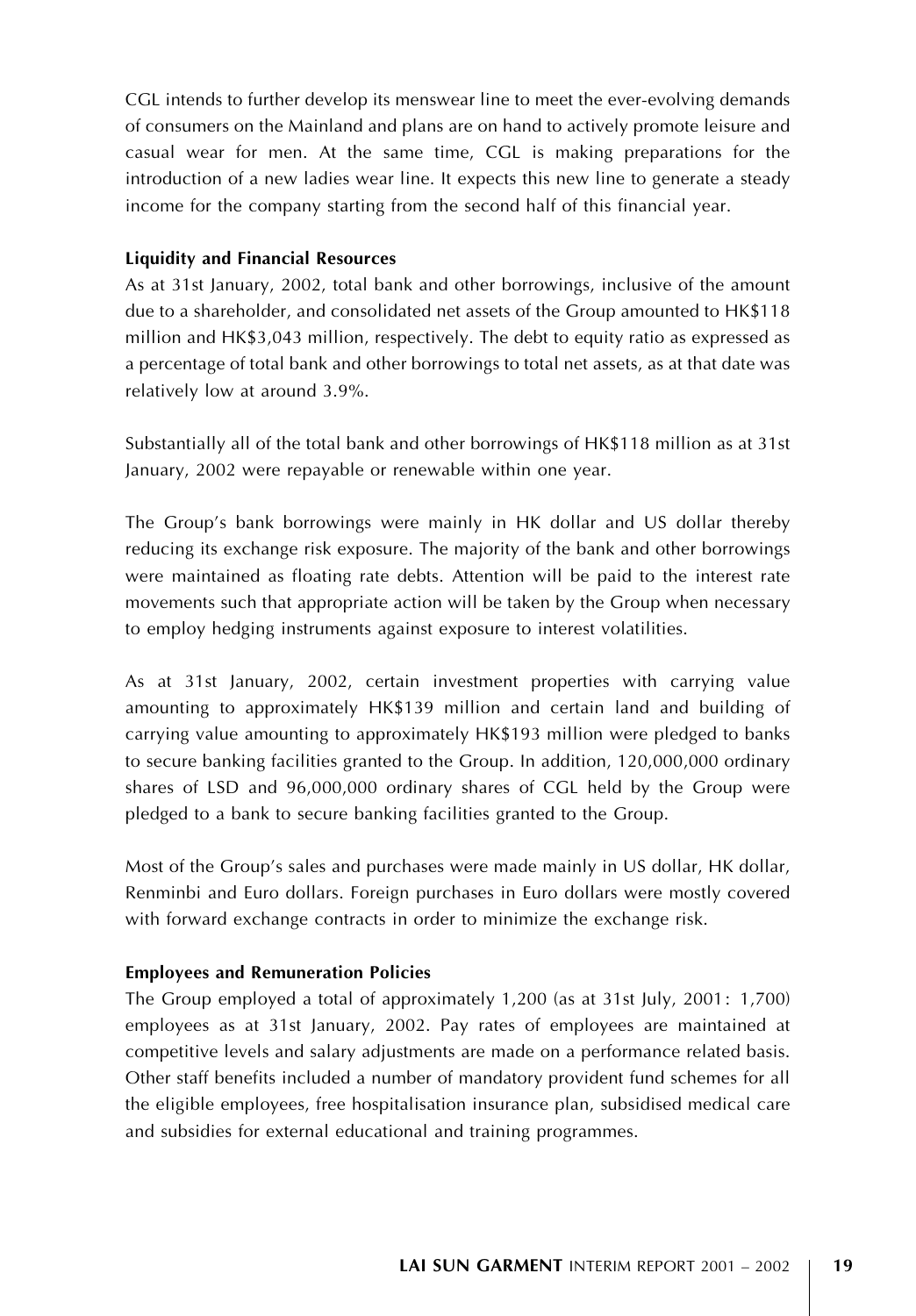#### Contingent Liabilities

Details of contingent liabilities are set out in note 12 to condensed consolidated financial statements.

# DIRECTORS' INTERESTS IN EQUITY OR DEBT SECURITIES

As at 31st January, 2002, the interests of the Directors and chief executive of the Company in the equity or debt securities of the Company and its associated corporations (within the meaning of the Securities (Disclosure of Interests) Ordinance (the ''SDI Ordinance'')) as recorded in the register required to be kept pursuant to Section 29 of the SDI Ordinance or as otherwise notified to the Company and The Stock Exchange of Hong Kong Limited pursuant to the Code for Securities Transactions by Directors adopted by the Company (the "Code") were as follows:

|                     | Number of Ordinary Shares Held               |                  |                  |                  |              |
|---------------------|----------------------------------------------|------------------|------------------|------------------|--------------|
|                     | <b>Family Corporate</b><br>Personal<br>Other |                  |                  |                  |              |
|                     | <b>Interests</b>                             | <b>Interests</b> | <b>Interests</b> | <b>Interests</b> | <b>Total</b> |
| Lim Por Yen         | 484.991.750                                  | Nil              | Nil              | Nil              | 484.991.750  |
| Lam Kin Ngok, Peter | 110.794.951                                  | Nil              | Nil              | Nil              | 110.794.951  |
| Chiu Wai            | 199,600                                      | Nil              | Nil              | Nil              | 199,600      |
| U Po Chu            | 3,669,000                                    | Nil              | Nil              | Nil              | 3,669,000    |
| Lai Yuen Fong       | 4,451,790                                    | Nil              | Nil              | Nil              | 4.451.790    |

#### (1) The Company

# (2) Associated Corporations

#### (a) Lai Sun Development Company Limited (''LSD'')

|                     | Number of LSD Ordinary Shares Held |                              |                   |                  |                   |  |
|---------------------|------------------------------------|------------------------------|-------------------|------------------|-------------------|--|
|                     | Personal                           | Family<br>Other<br>Corporate |                   |                  |                   |  |
|                     | <b>Interests</b>                   | <b>Interests</b>             | <b>Interests</b>  | <b>Interests</b> | Total             |  |
| Lim Por Yen         | 197,859,550                        |                              | Nil 1,582,869,192 |                  | Nil 1,780,728,742 |  |
|                     |                                    |                              | (Note)            |                  |                   |  |
| Lam Kin Ngok, Peter | 10.099.585                         | Nil                          | Nil               | Nil              | 10,099,585        |  |
| Chiu Wai            | 195.500                            | Nil                          | Nil               | Nil              | 195.500           |  |
| U Po Chu            | 633.400                            | Nil                          | Nil               | Nil              | 633.400           |  |
| Lam Wai Kei, Vicky  | 100.000                            | Nil                          | Nil               | Nil              | 100.000           |  |

Note: The Company and its wholly-owned subsidiary beneficially owned 1,582,869,192 ordinary shares in LSD. Mr. Lim Por Yen was deemed to be interested in such shares by virtue of his interest (and those of his associates) of approximately 34.3% in the issued share capital of the Company. Mr. Lim Por Yen, Mr. Lam Kin Ngok, Peter, Madam U Po Chu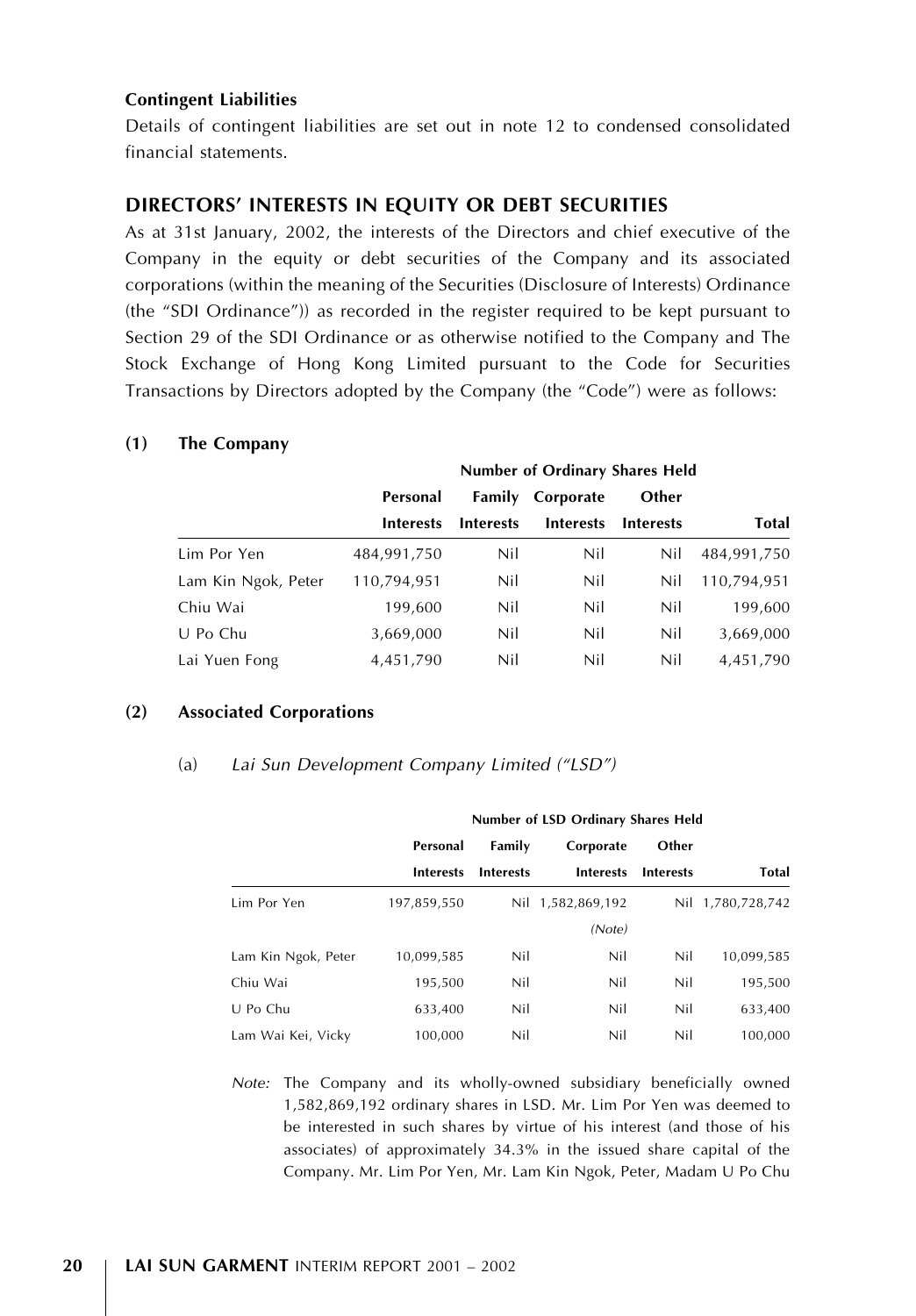and Madam Lai Yuen Fong were Directors of the Company and held an interest of approximately 42% in aggregate in the issued share capital of the Company.

#### (b) Lai Fung Holdings Limited (''Lai Fung'')

|             | Number of Lai Fung Ordinary Shares Held |                  |                   |                  |                   |
|-------------|-----------------------------------------|------------------|-------------------|------------------|-------------------|
|             | Personal                                | Family           | Corporate         | Other            | Total             |
|             | <b>Interests</b>                        | <b>Interests</b> | <b>Interests</b>  | <b>Interests</b> |                   |
| Lim Por Yen | Nil                                     |                  | Nil 1,413,700,289 |                  | Nil 1,413,700,289 |
|             |                                         |                  | (Note)            |                  |                   |

Note: Mr. Lim Por Yen was deemed to be interested in 1,413,700,289 shares in Lai Fung by virtue of his interest (and those of his associates) of approximately 34.3% in the issued share capital of the Company which, together with its wholly-owned subsidiary, beneficially owned 633,741,377 shares in Lai Fung. Further, the Company and its whollyowned subsidiary held an interest of approximately 42.25% in the issued ordinary share capital of Lai Sun Development Company Limited which beneficially owned 779,958,912 shares in Lai Fung. Mr. Lim Por Yen, Mr. Lam Kin Ngok, Peter, Madam U Po Chu and Madam Lai Yuen Fong were Directors of the Company and held an interest of approximately 42% in aggregate in the issued share capital of the Company.

### (c) Crocodile Garments Limited (''CGL'')

|             | Number of CGL Ordinary Shares Held |                                                |                               |                           |             |
|-------------|------------------------------------|------------------------------------------------|-------------------------------|---------------------------|-------------|
|             | Personal                           | Family<br><b>Interests</b><br><b>Interests</b> | Corporate<br><b>Interests</b> | Other<br><b>Interests</b> | Total       |
|             |                                    |                                                |                               |                           |             |
| Lim Por Yen | Nil                                | Nil                                            | 338.982.809                   | Nil                       | 338.982.809 |
|             |                                    |                                                | (Note)                        |                           |             |
| Lee Po On   | 3,410,000                          | Nil                                            | Nil                           | Nil                       | 3,410,000   |

Note: The Company and its wholly-owned subsidiary beneficially owned 338,982,809 shares in CGL. Mr. Lim Por Yen was deemed to be interested in such shares by virtue of his interest (and those of his associates) of approximately 34.3% in the issued share capital of the Company. Mr. Lim Por Yen, Mr. Lam Kin Ngok, Peter, Madam U Po Chu and Madam Lai Yuen Fong were Directors of the Company and held an interest of approximately 42% in aggregate in the issued share capital of the Company.

In addition to the above, a Director of the Company held a non-beneficial interest in the share capital of a subsidiary of the Company as nominee shareholder, for the purpose of complying with the statutory requirement for a minimum number of shareholders for such subsidiary.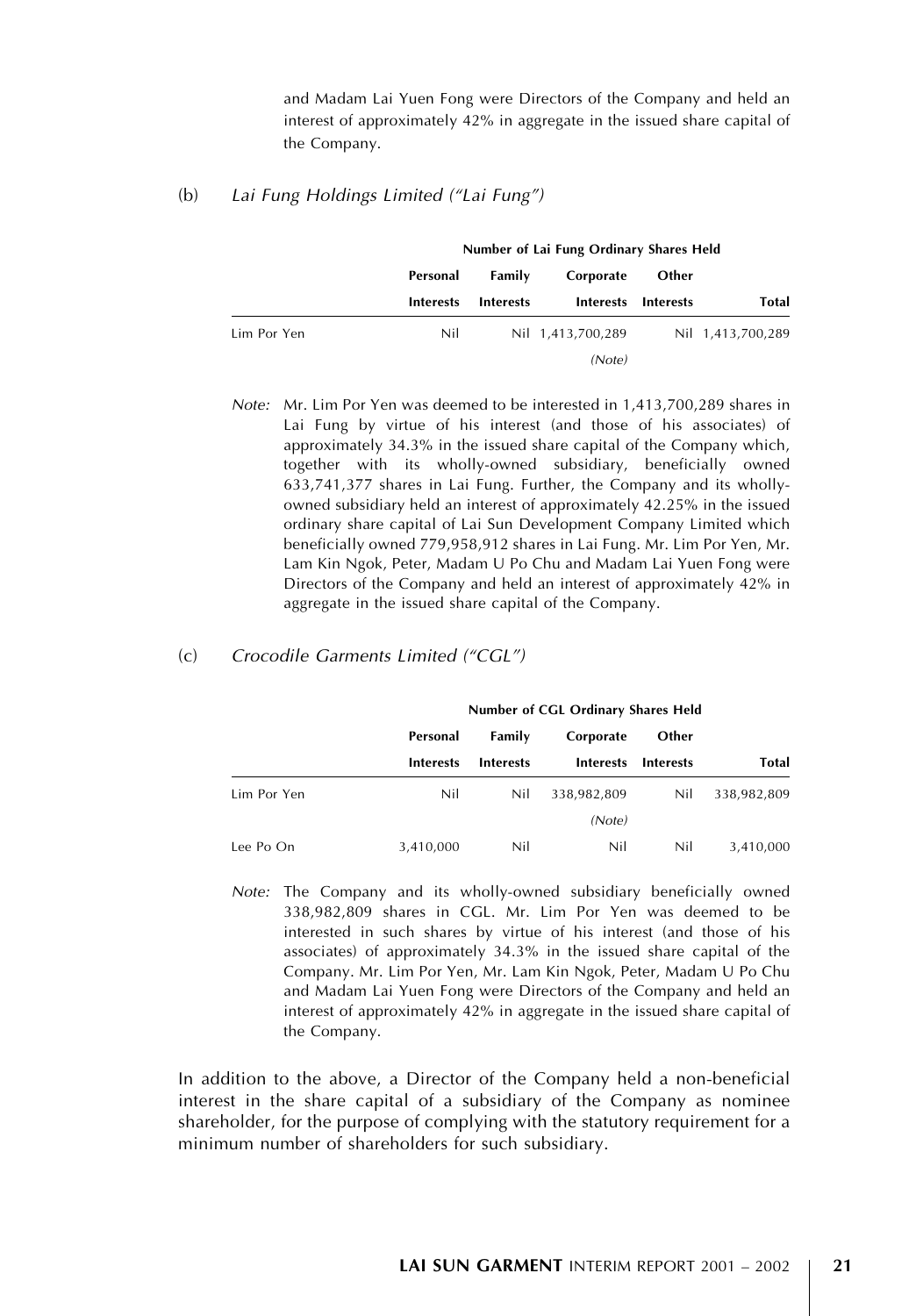Save as disclosed above, as at 31st January, 2002, none of the Directors or chief executive of the Company or their respective associates had any interests in the equity or debt securities of the Company or any of its associated corporations which were required to be notified to the Company and The Stock Exchange of Hong Kong Limited pursuant to Section 28 of the SDI Ordinance (including interests which they were deemed or taken to have under Section 31 or Part 1 of the Schedule to that Ordinance) or the Code or which were required, pursuant to Section 29 of that Ordinance, to be entered in the register referred to therein.

# SUBSTANTIAL SHAREHOLDERS

As at 31st January, 2002, the following party was interested in 10% or more of the total issued share capital of the Company as recorded in the register required to be kept by the Company under Section 16(1) of the SDI Ordinance:

|                 | <b>Number of Shares Held</b> |
|-----------------|------------------------------|
| Mr. Lim Por Yen | 493,112,540                  |
|                 | (Note)                       |

Note: Mr. Lim Por Yen's interest in the said 493,112,540 shares in the Company included 4,451,790 shares and 3,669,000 shares in the Company respectively held by Madam Lai Yuen Fong and Madam U Po Chu, the spouses of Mr. Lim Por Yen, who were also deemed under the SDI Ordinance to have interest in Mr. Lim Por Yen's interest in the share capital of the Company.

Save for the interests disclosed above, the Directors are not aware of any other person being interested in 10% or more of the issued share capital of the Company as at 31st January, 2002.

# PURCHASE, SALE OR REDEMPTION OF LISTED SECURITIES

During the six months ended 31st January, 2002, there was no purchase, sale or redemption by the Company, or any of its subsidiaries, of the Company's listed securities.